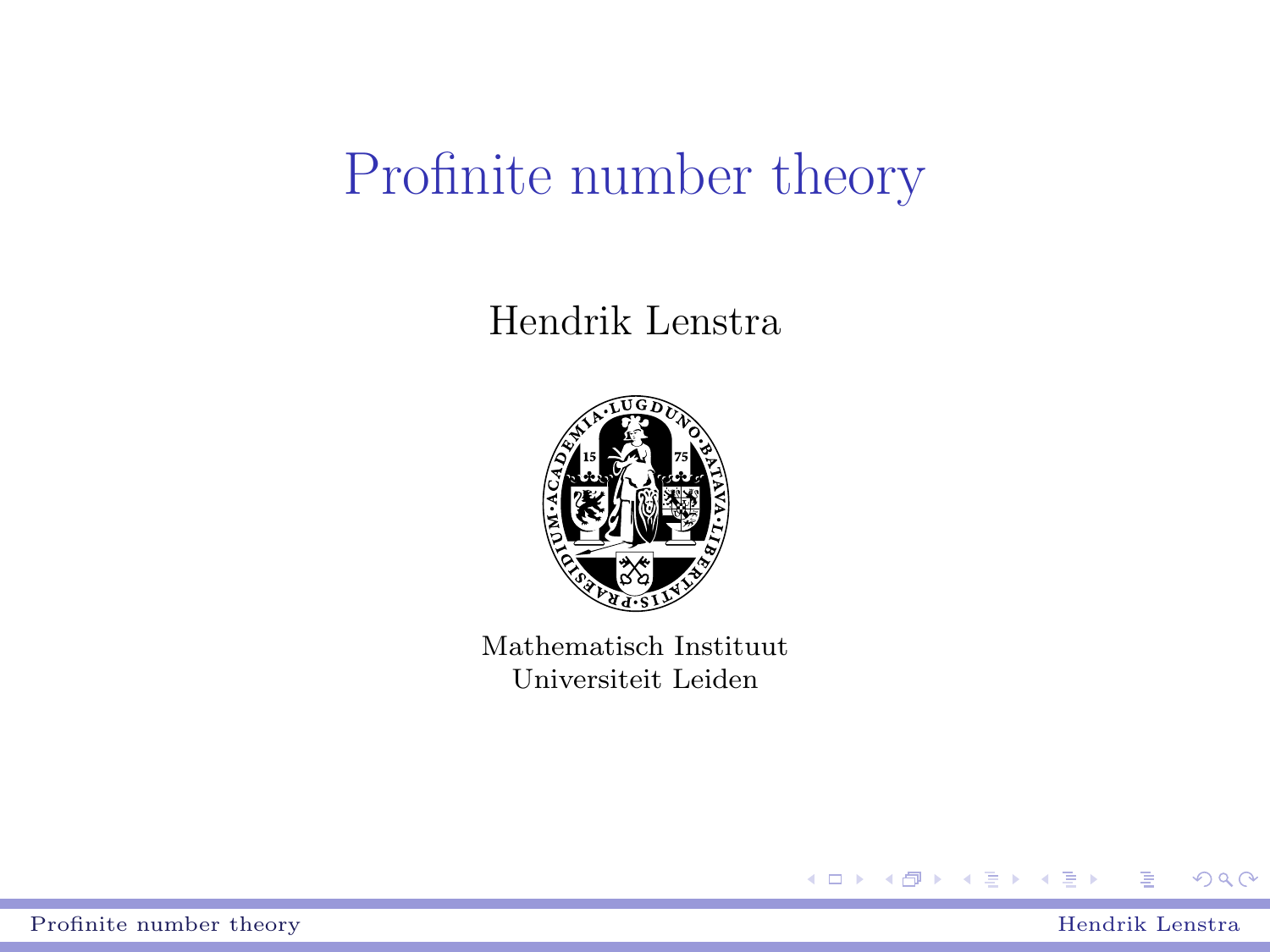### The factorial number system

Each  $n \in \mathbb{Z}_{\geq 0}$  has a unique representation

$$
n = \sum_{i=1}^{\infty} c_i i! \quad \text{with } c_i \in \mathbf{Z},
$$
  

$$
0 \le c_i \le i, \quad #\{i : c_i \neq 0\} < \infty.
$$

In factorial notation:

$$
n=(\ldots c_3c_2c_1).
$$

 $Examples: 25 = (1001)_{!,} 1001 = (121221)_{!}.$ Note:  $c_1 \equiv n \mod 2$ .

[Profinite number theory](#page-0-0) Hendrik Lenstra

 $QQ$ 

モロメ メ御き メミメ メミメ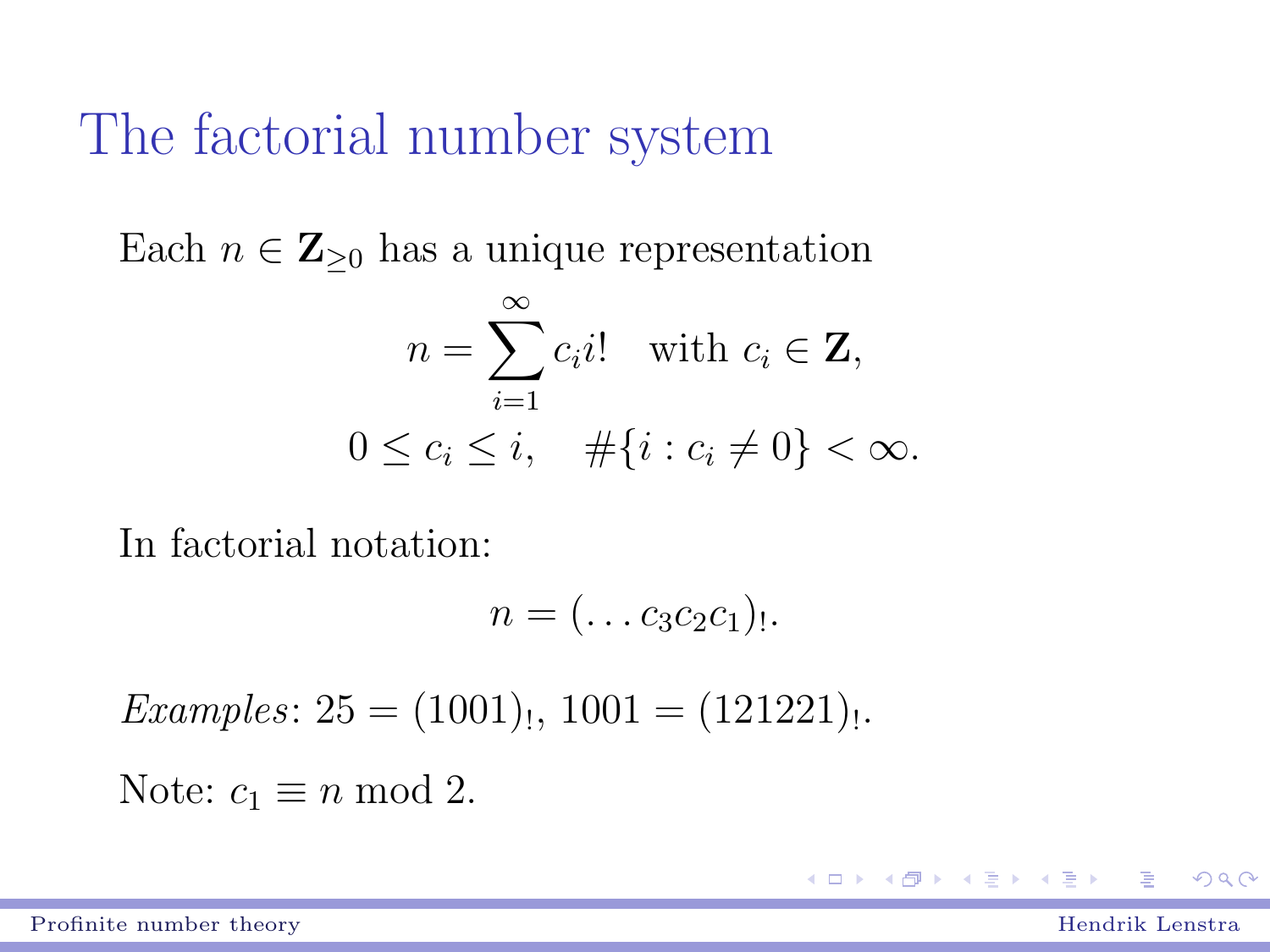### Arithmetic

For any k, the k last digits of  $n + m$  depend only on the k last digits of n and of m.

Likewise for  $n \cdot m$ .

Hence one can also define the sum and the product of any two infinite sequences  $(\ldots c_3c_2c_1)$  with each  $c_i \in \mathbf{Z}$ ,  $0 \leq c_i \leq i$ .

 $QQ$ 

モロメ メ御き メミメ メミメ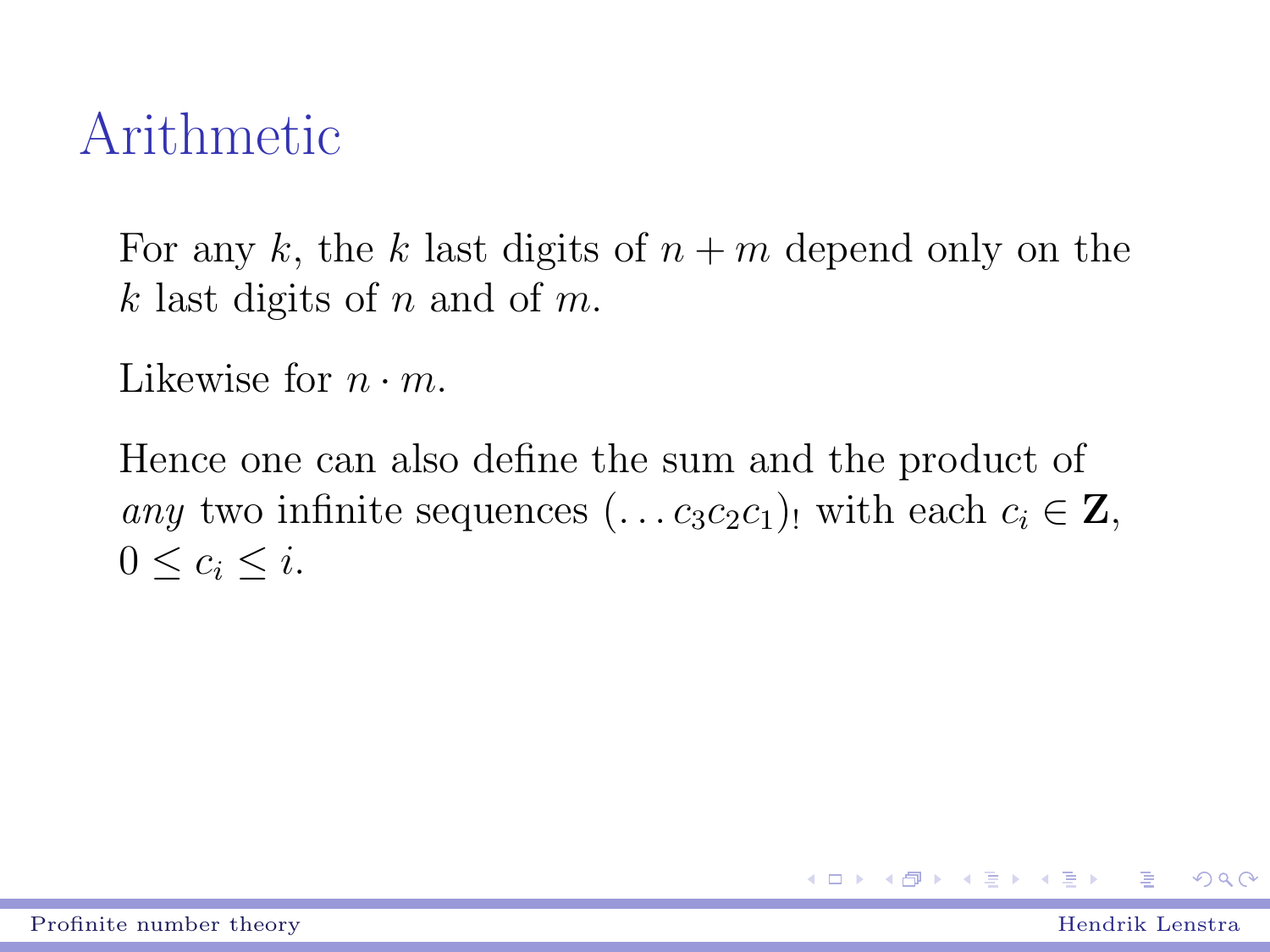### Profinite numbers

*Example*: 
$$
(... 4321)_! + (... 0001)_! = (... 0000)_! = 0,
$$
  
so  $(... 4321)_! = -1.$ 

The set of such sequences  $(\ldots c_3 c_2 c_1)$  is a *ring* with these operations, the ring of profinite integers.

Notation:  $\hat{Z}$ .

 $\left\{ \begin{array}{ccc} 1 & 0 & 0 \\ 0 & 1 & 0 \end{array} \right.$  $QQ$ 

[Profinite number theory](#page-0-0) Hendrik Lenstra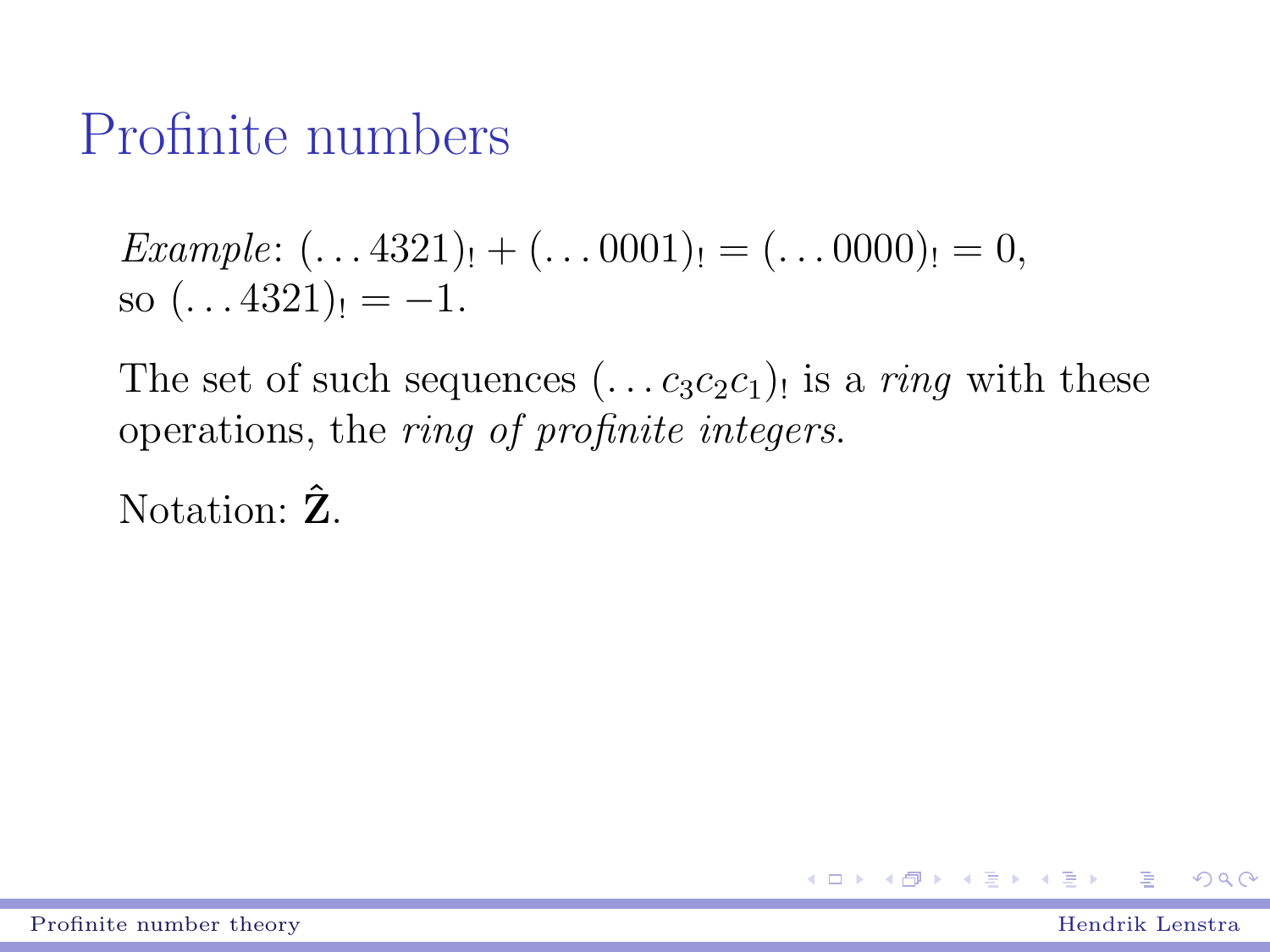# A formal definition

Better:

$$
\hat{\mathbf{Z}} = \{(a_n)_{n=1}^{\infty} \in \prod_{n=1}^{\infty} (\mathbf{Z}/n\mathbf{Z}) : n|m \Rightarrow a_m \equiv a_n \bmod n\}.
$$
  
This is a subring of  $\prod_{n=1}^{\infty} (\mathbf{Z}/n\mathbf{Z}).$   
Its unit group  $\hat{\mathbf{Z}}^*$  is a subgroup of  $\prod_{n=1}^{\infty} (\mathbf{Z}/n\mathbf{Z})^*$ .  
Equivalent definition:

$$
\hat{Z} = \text{End}(\mathbf{Q}/\mathbf{Z}),
$$
  

$$
\hat{Z}^* = \text{Aut}(\mathbf{Q}/\mathbf{Z}).
$$

[Profinite number theory](#page-0-0) **Hendrik Lenstra** 

E

イロト イ部ト イヨト イヨト

 $2980$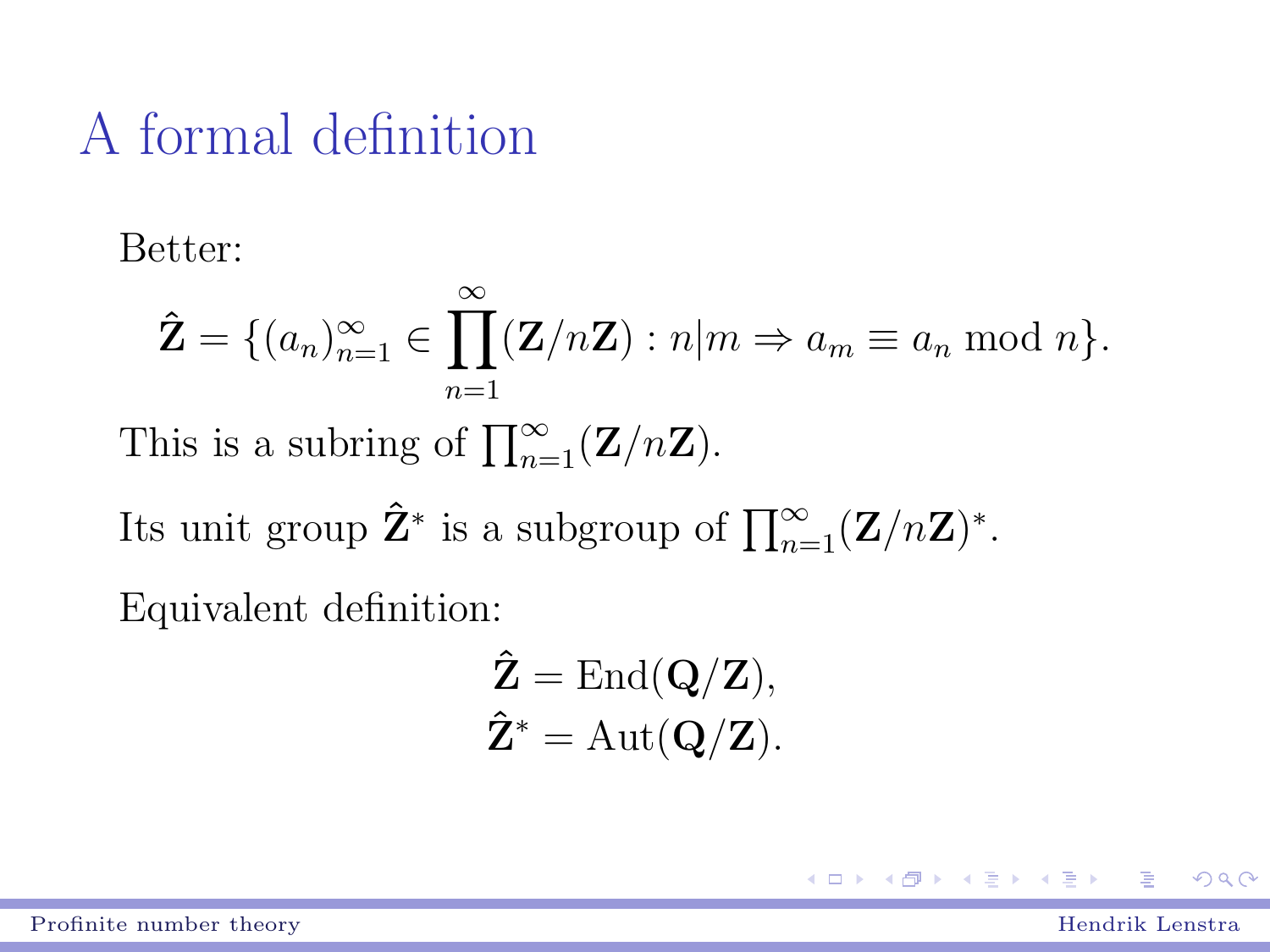#### Three exercises

*Exercise* 1. The ring homomorphism  $\mathbf{Z} \to \hat{\mathbf{Z}}$  is injective but not surjective.

*Exercise* 2:  $\hat{Z}$  is uncountable.

*Exercise* 3. For each  $m \in \mathbb{Z}_{>0}$ , the maps  $\hat{\mathbb{Z}} \to \hat{\mathbb{Z}}$ ,  $a \mapsto ma$ and  $\hat{\mathbf{Z}} \to \mathbf{Z}/m\mathbf{Z}$ ,  $a = (a_n)_{n=1}^{\infty} \mapsto a_m$  fit into a short exact sequence

$$
0 \to \hat{\mathbf{Z}} \to \hat{\mathbf{Z}} \to \mathbf{Z}/m\mathbf{Z} \to 0.
$$

 $QQ$ 

(ロ) (個) (差) (差)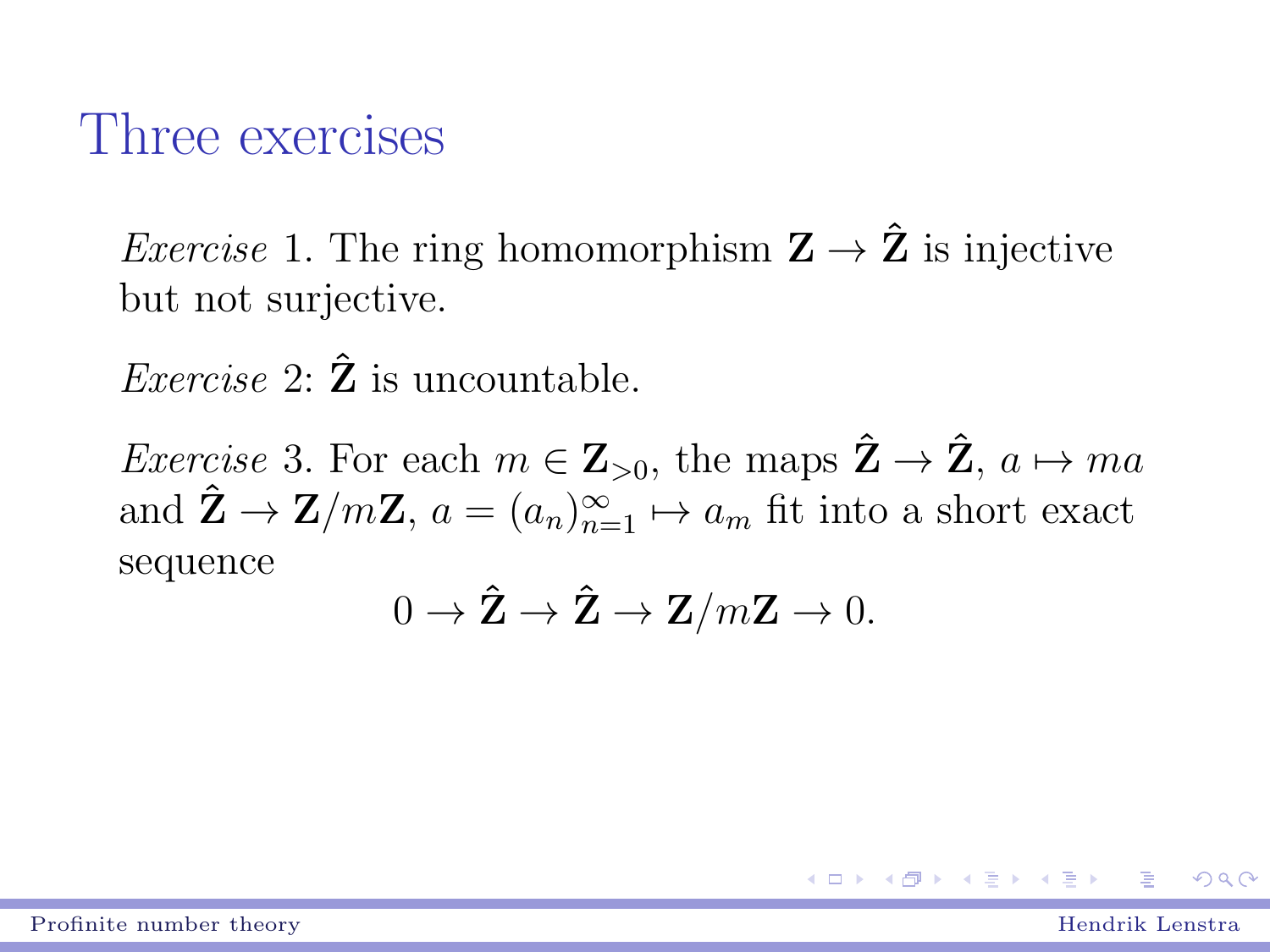### Profinite rationals

Define

$$
\hat{\mathbf{Q}} = \{ (a_n)_{n=1}^{\infty} \in \prod_{n=1}^{\infty} (\mathbf{Q}/n\mathbf{Z}) : n|m \Rightarrow a_m \equiv a_n \bmod n\mathbf{Z} \}.
$$

*Exercise* 4. The additive group  $\hat{Q}$  has exactly one ring multiplication extending the ring multiplication on  $\hat{Z}$ .

*Exercise* 5. The ring  $\hat{\mathbf{Q}}$  is commutative, it has **Q** and  $\hat{\mathbf{Z}}$ as subrings, and

$$
\hat{\mathbf{Q}} = \mathbf{Q} + \hat{\mathbf{Z}} = \mathbf{Q} \cdot \hat{\mathbf{Z}} \cong \mathbf{Q} \otimes_{\mathbf{Z}} \hat{\mathbf{Z}}
$$

(as rings).

 $QQ$ 

医毛囊 医牙骨膜炎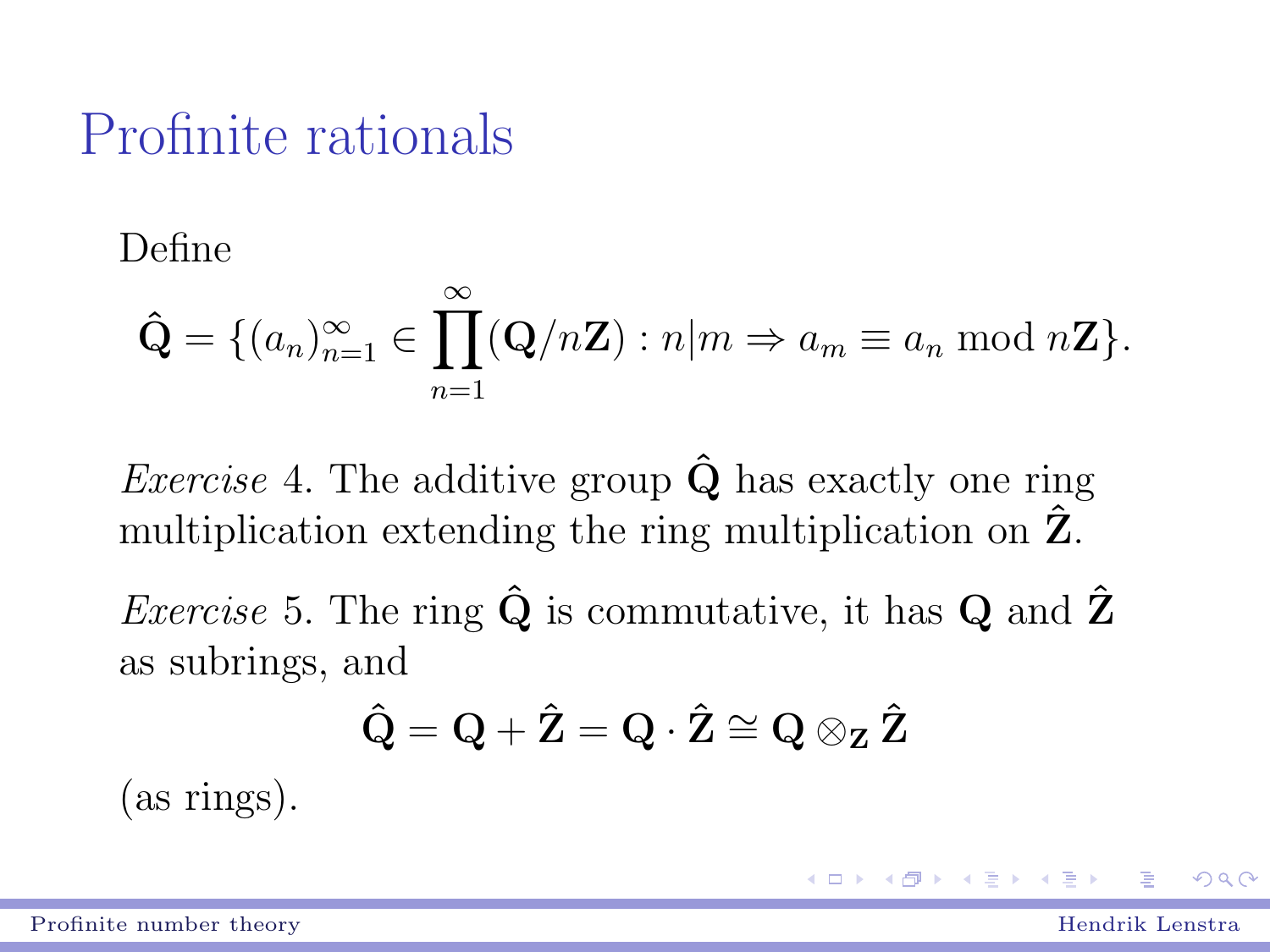### Topological structure

If each  $\mathbf{Z}/n\mathbf{Z}$  has the discrete topology and  $\prod_{n=1}^{\infty}(\mathbf{Z}/n\mathbf{Z})$ the product topology, then  $\hat{Z}$  is *closed* in  $\prod_{n=1}^{\infty} (Z/nZ)$ .

It is a compact Hausdorff totally disconnected topological ring. A neighborhood base of 0 is  $\mathcal{B} = \{m\hat{\mathbf{Z}} : m \in \mathbf{Z}_{>0}\}.$ 

With the same neighborhood base,  $\hat{Q}$  is also a topological ring. It is locally compact, Hausdorff, and totally disconnected.

 $QQ$ 

(ロ) (個) (重) (重)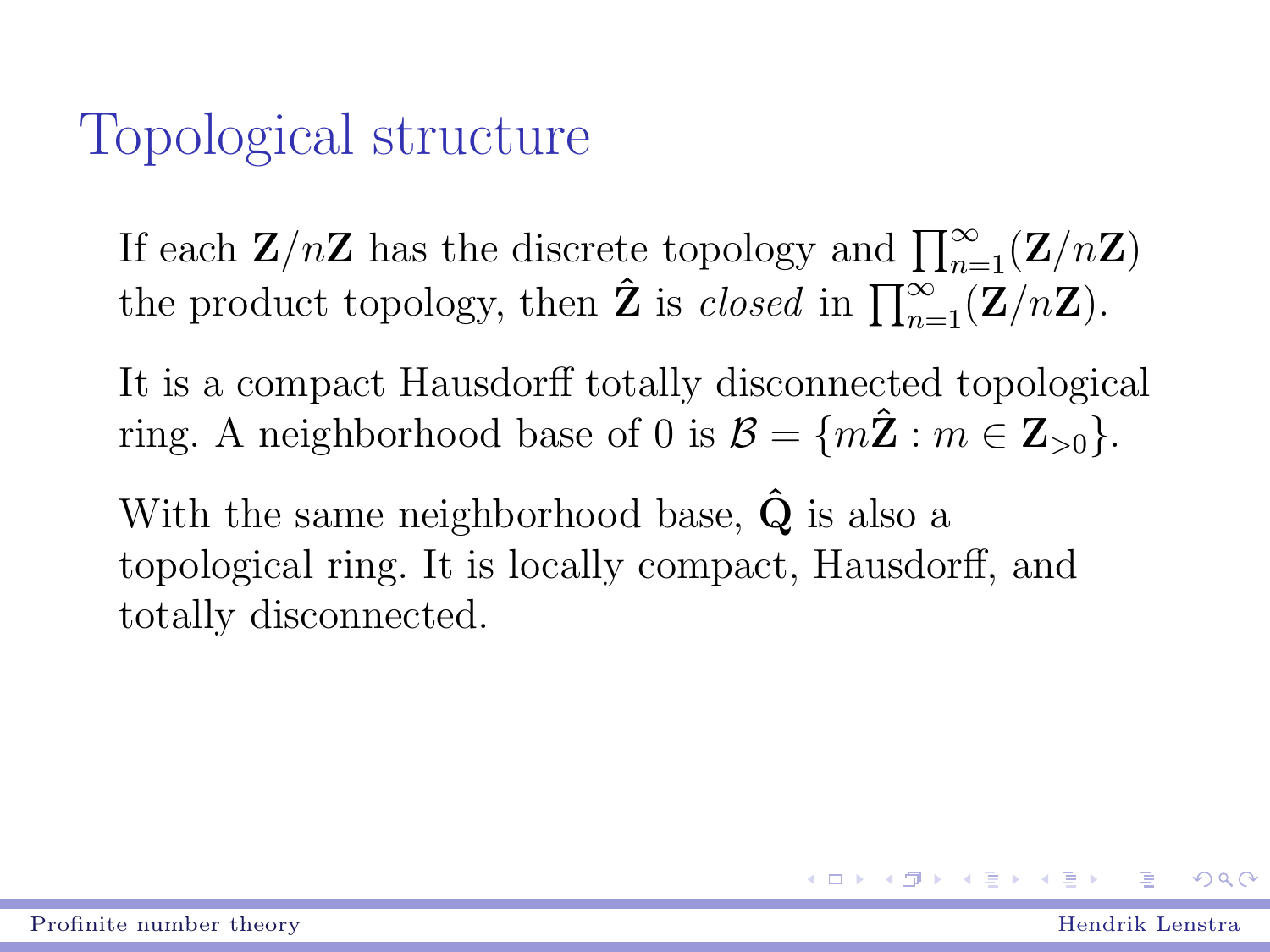### Amusing isomorphisms

We have 
$$
\hat{\mathbf{Z}} \subset A = \prod_{n=1}^{\infty} (\mathbf{Z}/n\mathbf{Z}).
$$

*Exercise* 7:  $A/\hat{Z} \cong A$  as additive topological groups.

*Exercise* 8: A  $\cong$  A  $\times$  2 $\hat{Z}$  as groups but not as topological groups.

$$
\frac{1}{2}
$$

**ALCOHOL: ALCOHOL:**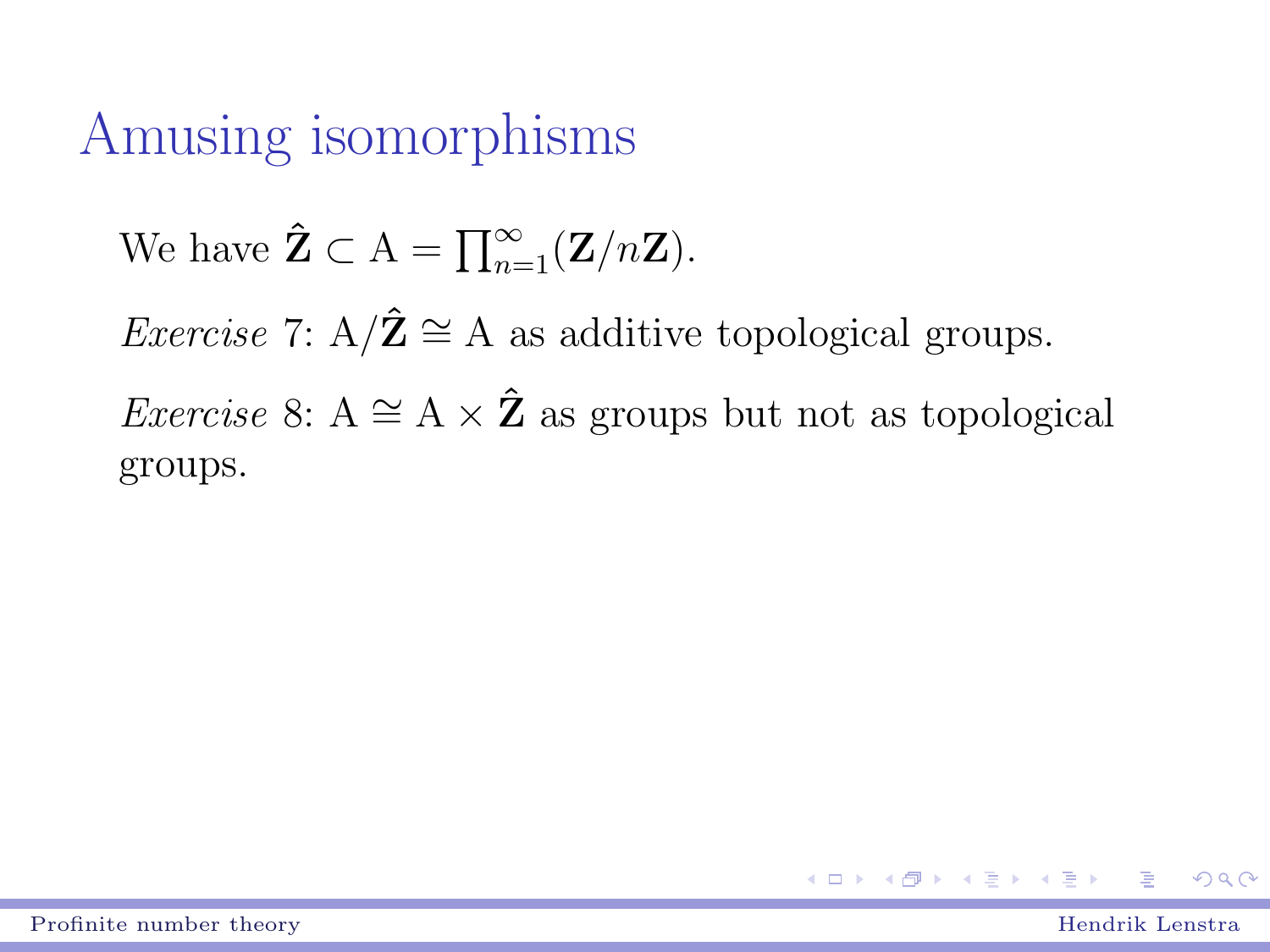# Profinite groups

In infinite Galois theory, the Galois groups that one encounters are *profinite* groups.

A profinite group is a topological group that is isomorphic to a closed subgroup of a product of finite discrete groups.

Equivalent definition: it is a compact Hausdorff totally disconnected topological group.

Examples: the additive group of  $\hat{Z}$  and its unit group  $\hat{Z}^*$ are profinite groups.

 $QQ$ 

イロメ イ部メ イ君メ イ君メート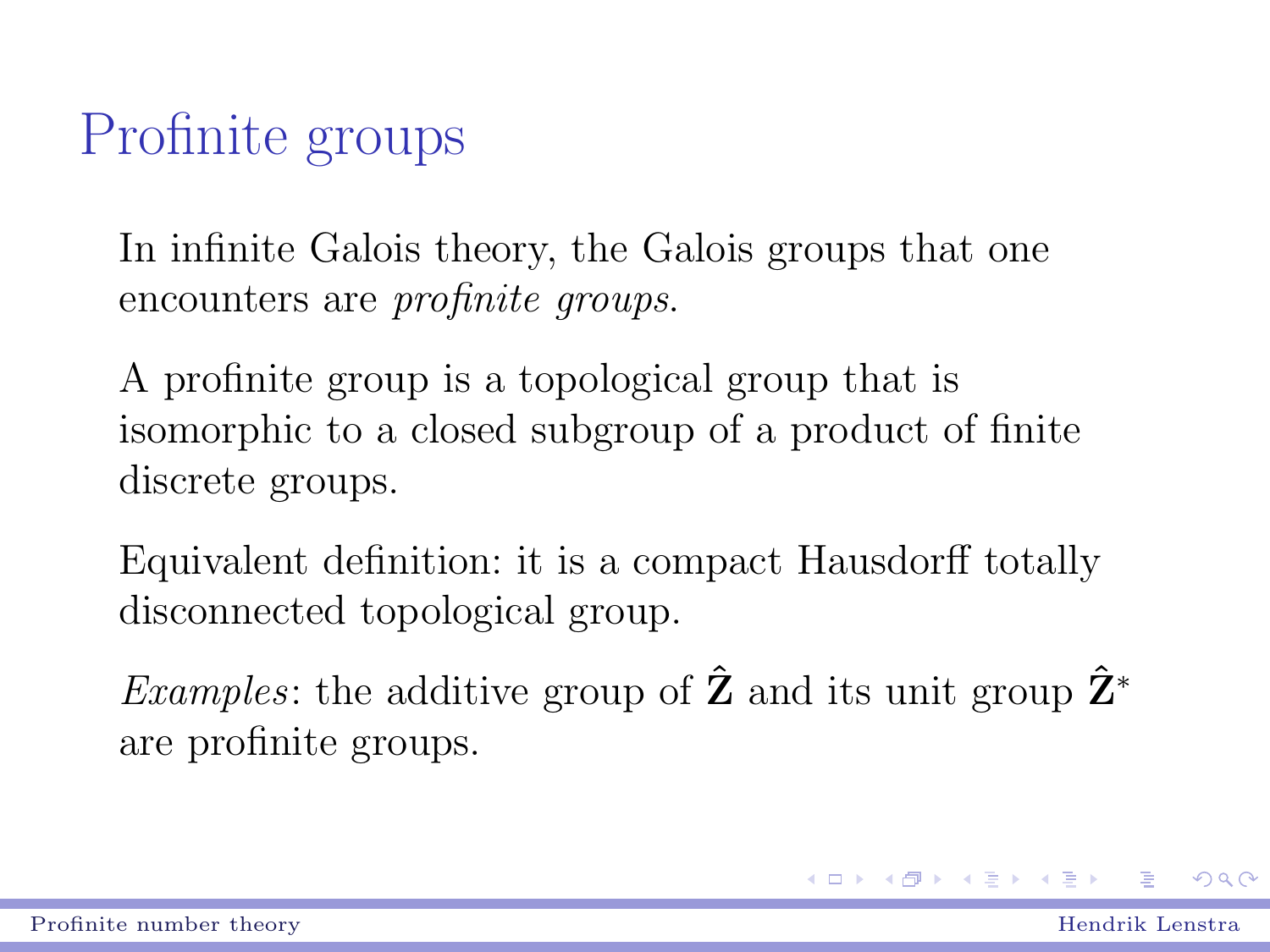# $\ddot{Z}$  as the analogue of  $Z$

Familiar fact. For each group G and each  $\gamma \in G$  there is a unique group homomorphism  $\mathbf{Z} \to G$  with  $1 \mapsto \gamma$ , namely  $n \mapsto \gamma^n$ .

Analogue for  $\hat{Z}$ . For each profinite group G and each  $\gamma \in G$  there is a unique group homomorphism  $\hat{\mathbf{Z}} \to G$ with  $1 \mapsto \gamma$ , and it is continuous. Notation:  $a \mapsto \gamma^a$ .

 $QQ$ 

**K ロ ト K 何 ト K ヨ ト K ヨ ト** …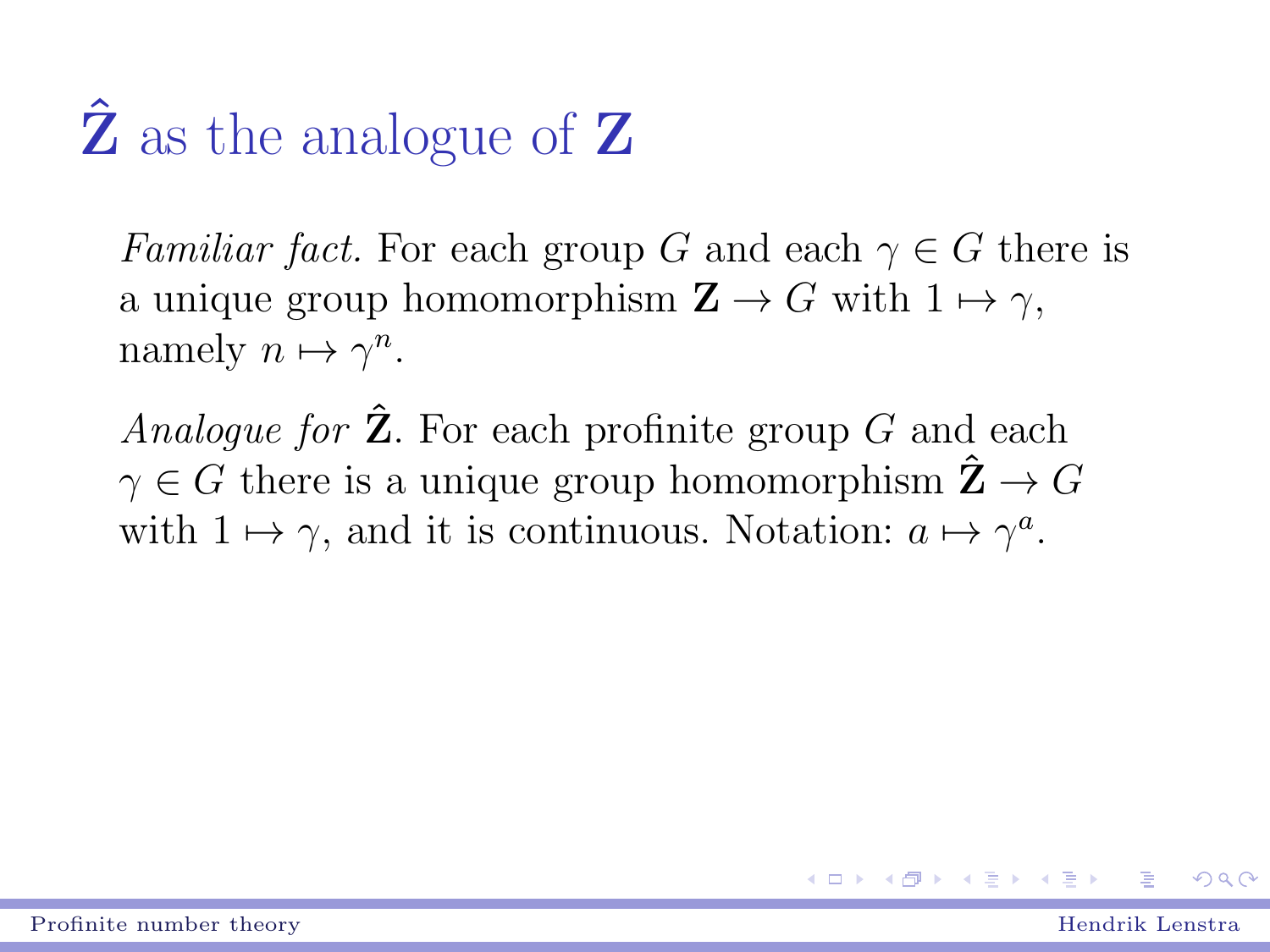# Examples of infinite Galois groups

For a field  $k$ , denote by  $k$  an algebraic closure.

*Example 1:* with p prime and  $\mathbf{F}_p = \mathbf{Z}/p\mathbf{Z}$  one has  $\mathbf{\hat{Z}} \cong \text{Gal}(\bar{\mathbf{F}}_p/\mathbf{F}_p), \quad a \mapsto \text{Frob}^a,$ where  $Frob(\alpha) = \alpha^p$  for all  $\alpha \in \overline{\mathbf{F}}_p$ .

Example 2: with

$$
\mu = \{ \text{roots of unity in } \bar{\mathbf{Q}}^* \} \cong \mathbf{Q}/\mathbf{Z}
$$

one has

$$
\operatorname{Gal}(\mathbf{Q}(\mu)/\mathbf{Q}) \cong \operatorname{Aut} \mu \cong \hat{\mathbf{Z}}^*
$$

as topological groups.

[Profinite number theory](#page-0-0) **Example 2018** Profinite number theory **Hendrik** Lenstra

 $ORQ$ 

**◆ロト ◆ 御ト → 唐 → → 唐 →** →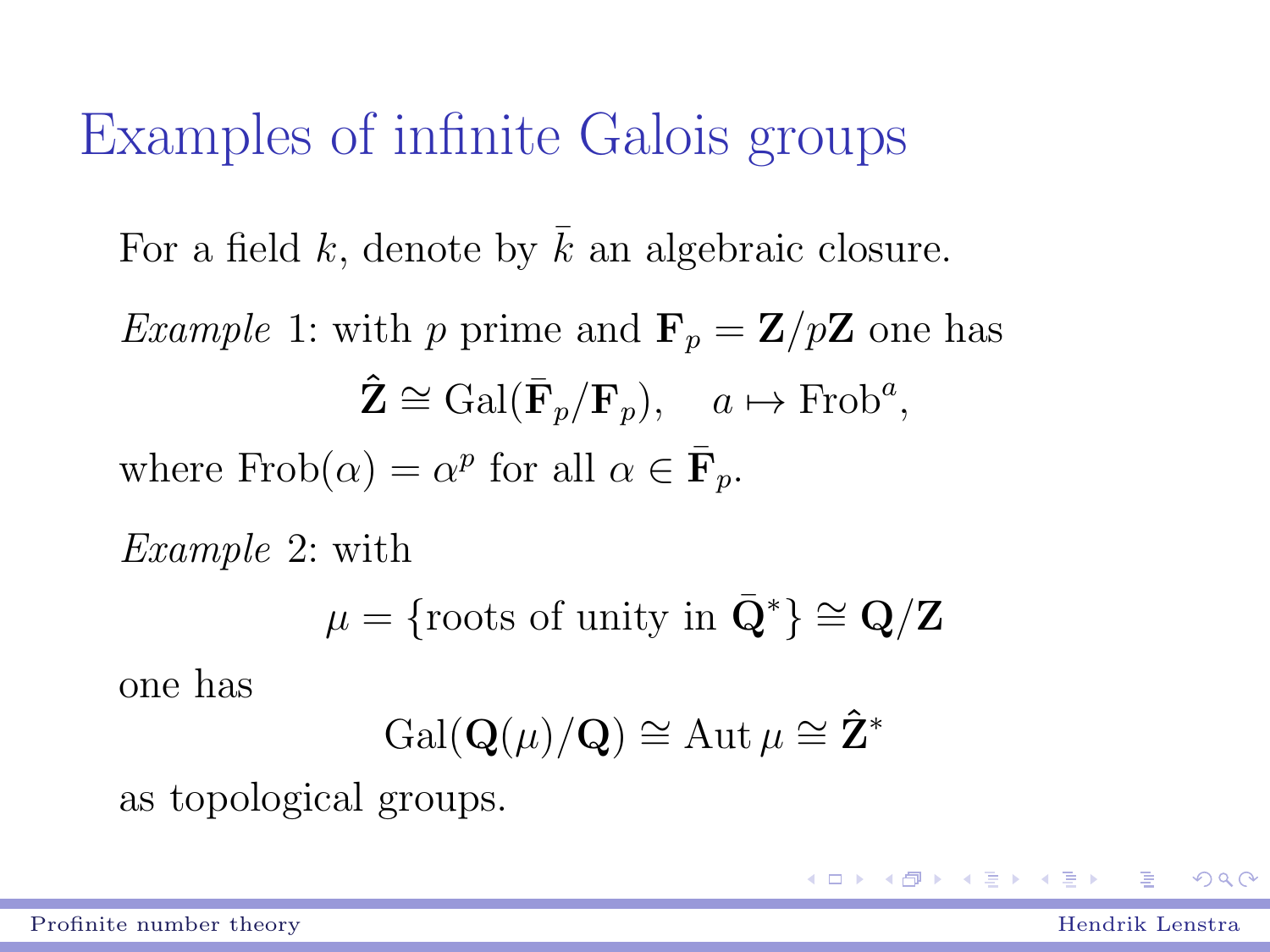### Radical Galois groups

*Example 3.* For 
$$
r \in \mathbf{Q}
$$
,  $r \notin \{-1, 0, 1\}$ , put  

$$
\sqrt[\infty]{r} = \{ \alpha \in \bar{\mathbf{Q}} : \exists n \in \mathbf{Z}_{>0} : \alpha^n = r \}.
$$

Theorem (Abtien Javanpeykar). Let G be a profinite group. Then there exists  $r \in \mathbf{Q} \setminus \{-1, 0, 1\}$  with group. Then there exists  $r \in \mathbb{Q} \setminus (-1, 0, 1)$  with<br> $G \cong \text{Gal}(\mathbf{Q}(\sqrt[\infty]{r})/\mathbf{Q})$  (as topological groups) if and only if there is a non-split exact sequence

$$
0 \to \hat{\mathbf{Z}} \stackrel{\iota}{\longrightarrow} G \stackrel{\pi}{\longrightarrow} \hat{\mathbf{Z}}^* \to 1
$$

of profinite groups such that

$$
\forall a \in \hat{Z}, \gamma \in G : \gamma \cdot \iota(a) \cdot \gamma^{-1} = \iota(\pi(\gamma) \cdot a).
$$

[Profinite number theory](#page-0-0) **Example 2018** Profinite number theory **Hendrik** Lenstra

 $QQ$ 

モロメ メ御き メミメ メミメ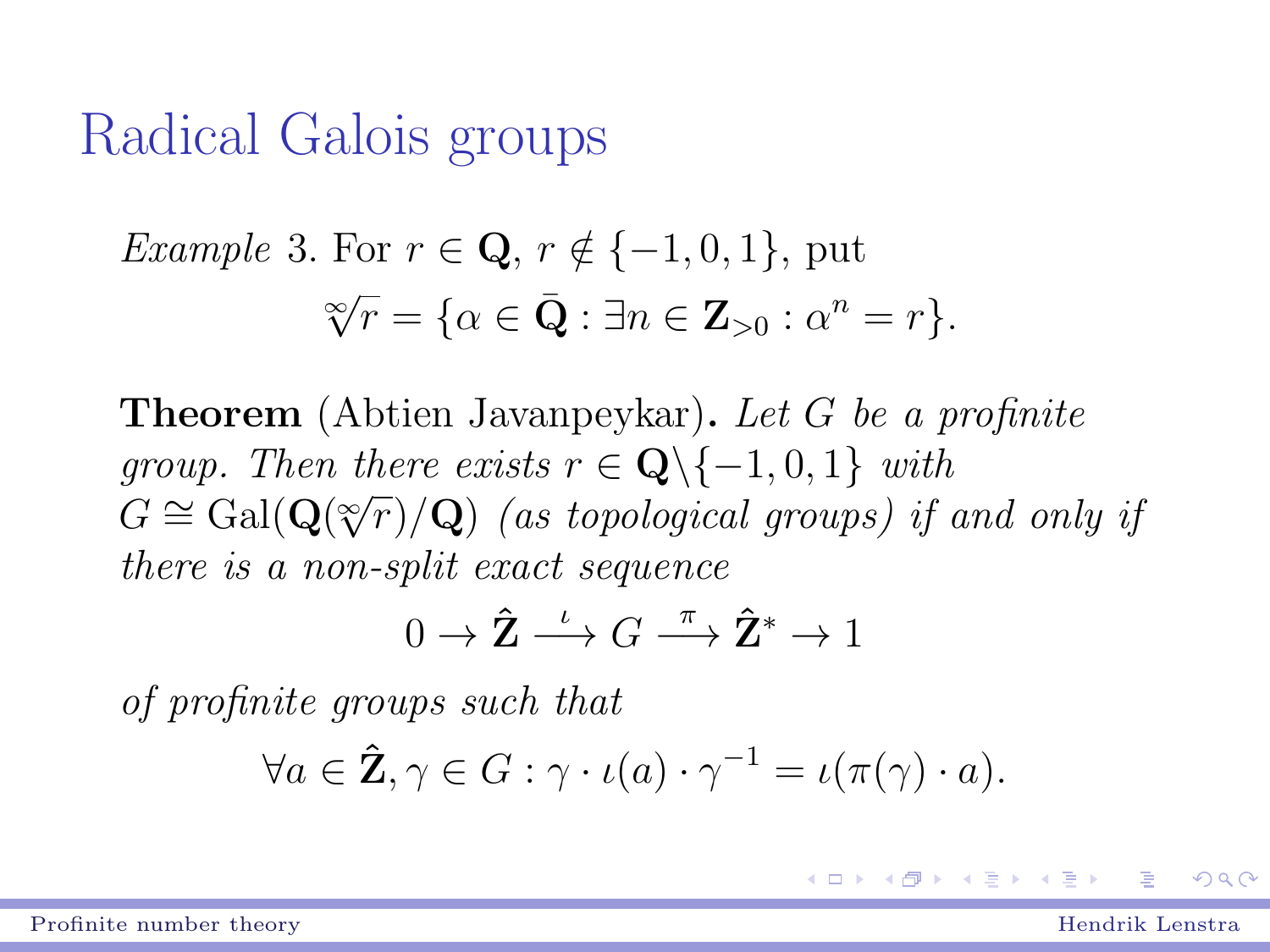#### Diophantine equations

Given  $f_1, \ldots, f_k \in \mathbf{Z}[X_1, \ldots, X_n]$ , one wants to solve the system  $f_1(x) = \ldots = f_k(x) = 0$  in  $x = (x_1, \ldots, x_n) \in \mathbb{Z}^n$ .

**Theorem.** (a) There is a solution  $x \in \mathbb{Z}^n \Rightarrow$  for each  $m \in \mathbb{Z}_{>0}$  there is a solution modulo  $m \Leftrightarrow$  there is a solution  $x \in \hat{\mathbf{Z}}^n$ .

(b) It is decidable whether a given system has a solution  $x \in \hat{\mathbf{Z}}^n$ .

 $QQ$ 

K ロ ▶ K 御 ▶ K 澄 ▶ K 澄 ▶ ...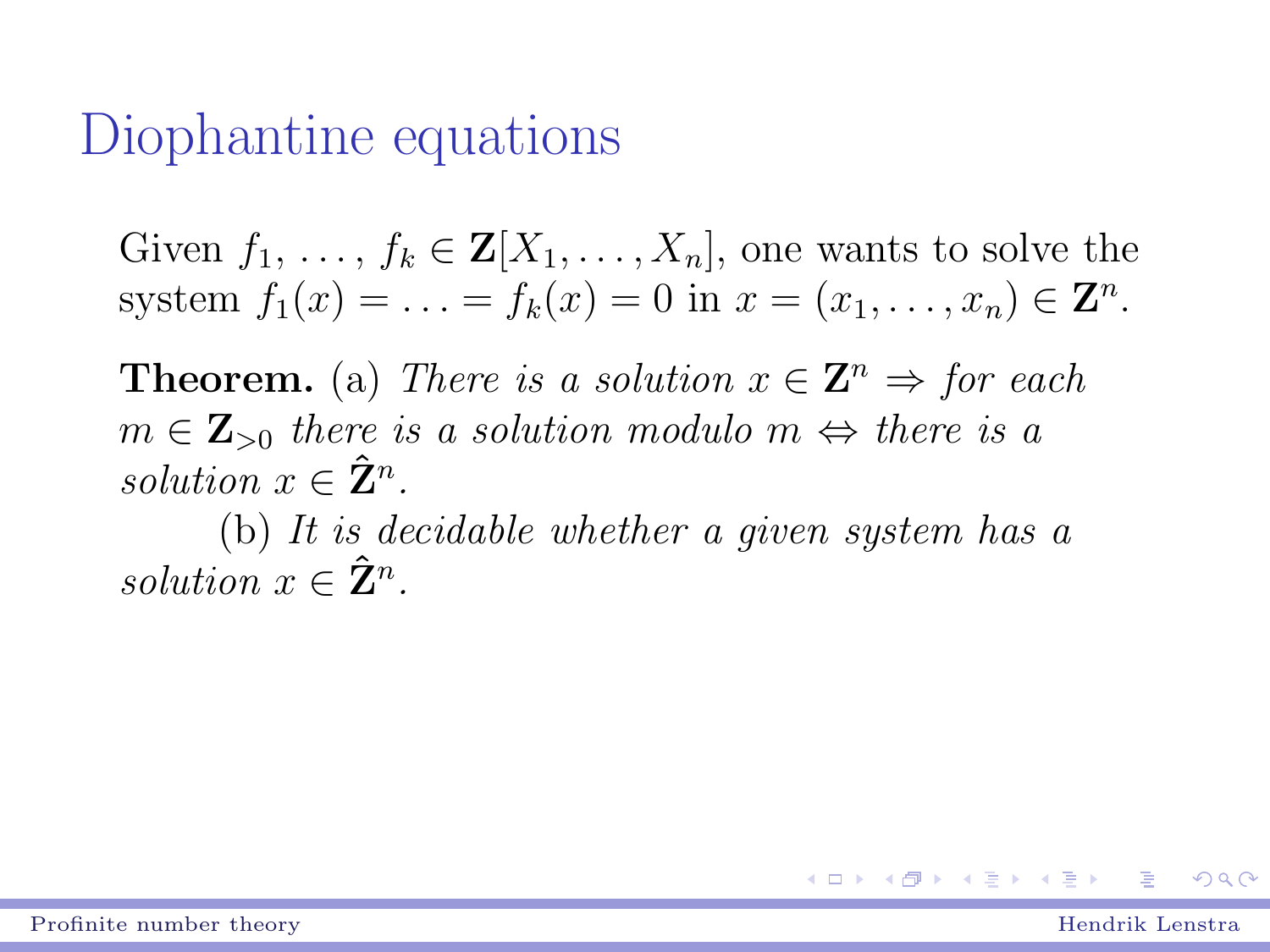### p-adic numbers

Let  $p$  be prime. The *ring of p-adic integers* is

$$
\mathbf{Z}_{p} = \{ (b_{i})_{i=0}^{\infty} \in \prod_{i=0}^{\infty} (\mathbf{Z}/p^{i}\mathbf{Z}) : i \leq j \Rightarrow b_{j} \equiv b_{i} \bmod p^{i} \}.
$$

It is a compact Hausdorff totally disconnected topological ring.

 $\mathbf{Z}_p$  is a principal ideal domain, with  $p\mathbf{Z}_p$  as its only non-zero prime ideal.

All ideals of  $\mathbf{Z}_p$  are *closed*, and of the form  $p^h \mathbf{Z}_p$  with  $h \in \mathbf{Z}_{\geq 0} \cup \{\infty\},\$  where  $p^{\infty}\mathbf{Z}_p = \{0\}.$ 

 $QQQ$ 

K ロ ▶ K 優 ▶ K 결 ▶ K 결 ▶ │ 결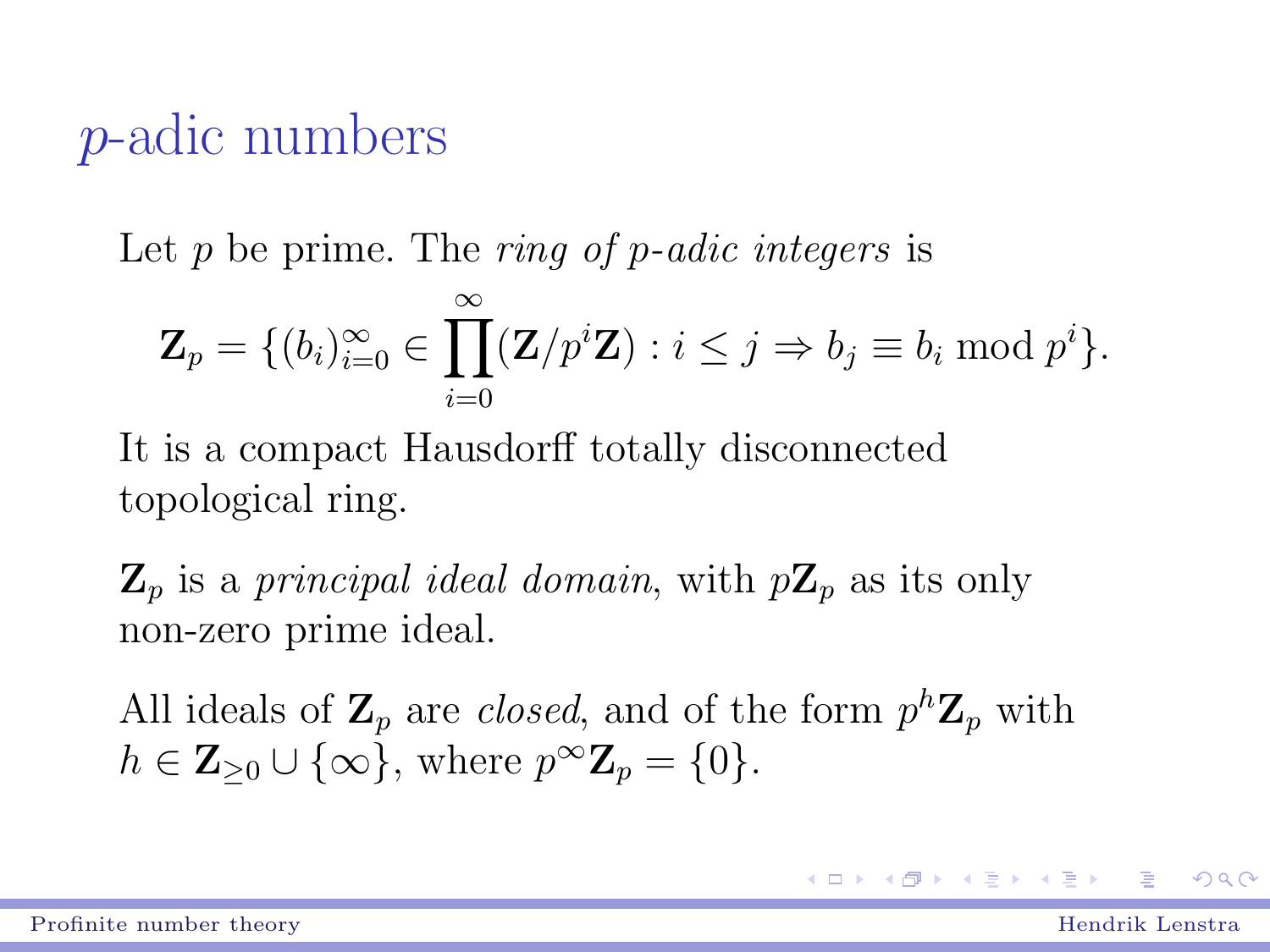### The Chinese remainder theorem

For 
$$
n = \prod_{p \text{ prime}} p^{i(p)}
$$
 one has  
\n
$$
\mathbf{Z}/n\mathbf{Z} \cong \prod_{p \text{ prime}} (\mathbf{Z}/p^{i(p)}\mathbf{Z}) \qquad \text{(as rings)}.
$$

In the limit:

$$
\hat{\mathbf{Z}} \cong \prod_{p \text{ prime}} \mathbf{Z}_p \qquad \text{(as topological rings)}.
$$

[Profinite number theory](#page-0-0) **Hendrik Lenstra** 

E

 $298$ 

メロメ メ御き メミメ メミメ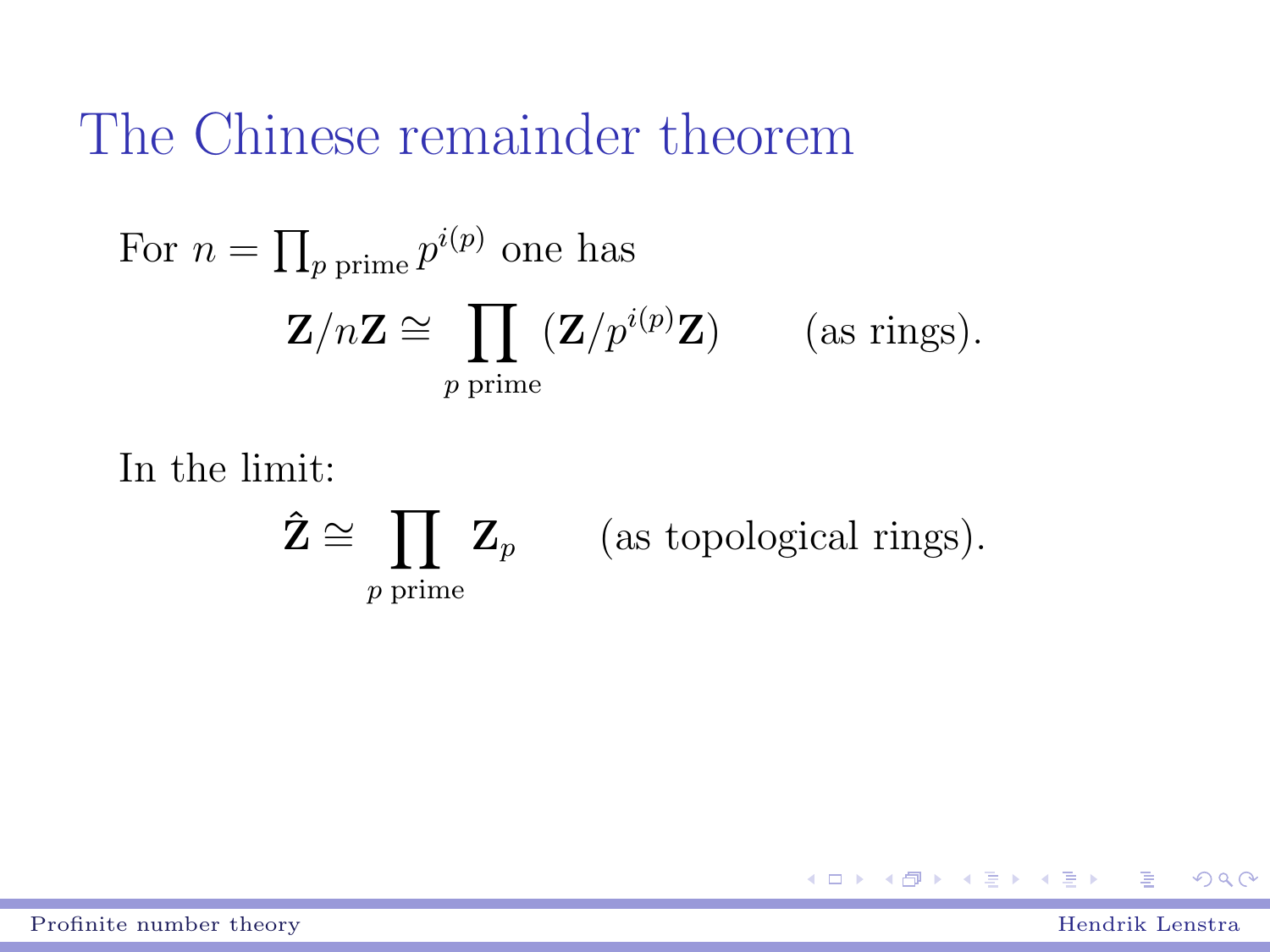# Profinite number theory

The isomorphism  $\hat{\mathbf{Z}} \cong \prod_{p} \mathbf{Z}_p$  reduces most questions that one may ask about  $\hat{Z}$  to similar questions about the much better behaved rings  $\mathbf{Z}_n$ .

Profinite number theory studies the exceptions.

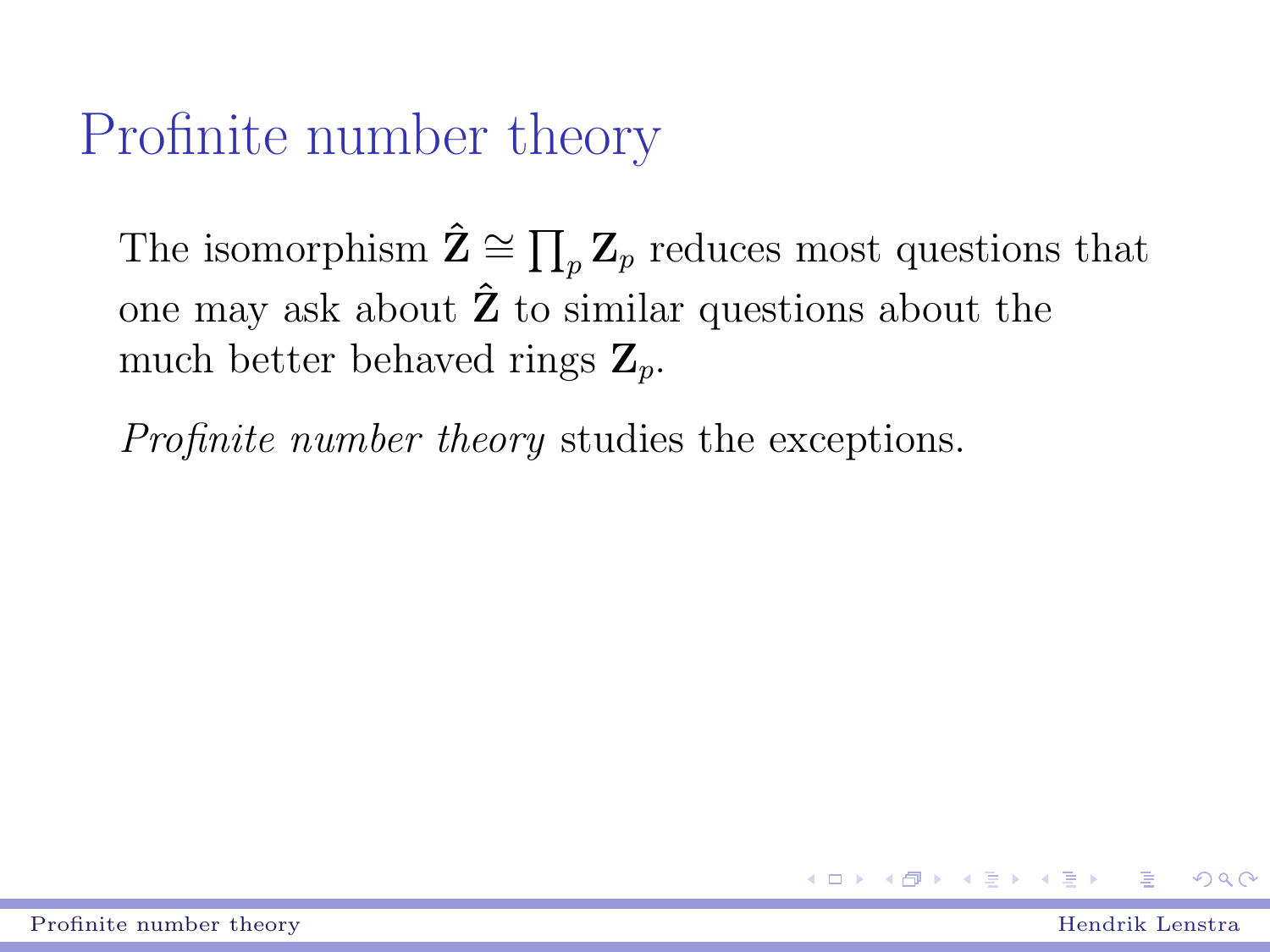# Ideals of  $\hat{Z}$

For an ideal  $\mathbf{a} \subset \hat{\mathbf{Z}} = \prod_p \mathbf{Z}_p$ , one has:

a is closed  $\Leftrightarrow$  a is finitely generated  $\Leftrightarrow$  a is principal

$$
\Leftrightarrow \mathbf{a} = \prod_p \mathbf{a}_p \text{ where each } \mathbf{a}_p \subset \mathbf{Z}_p \text{ an ideal.}
$$

The set of closed ideals of  $\hat{Z}$  is in bijection with the set  $\{\prod_p p^{h(p)} : h(p) \in \mathbb{Z}_{\geq 0} \cup \{\infty\}\}\$  of *Steinitz numbers*.

Most ideals of  $\hat{Z}$  are not closed.

 $QQ$ 

イロメ イ部メ イヨメ イヨメ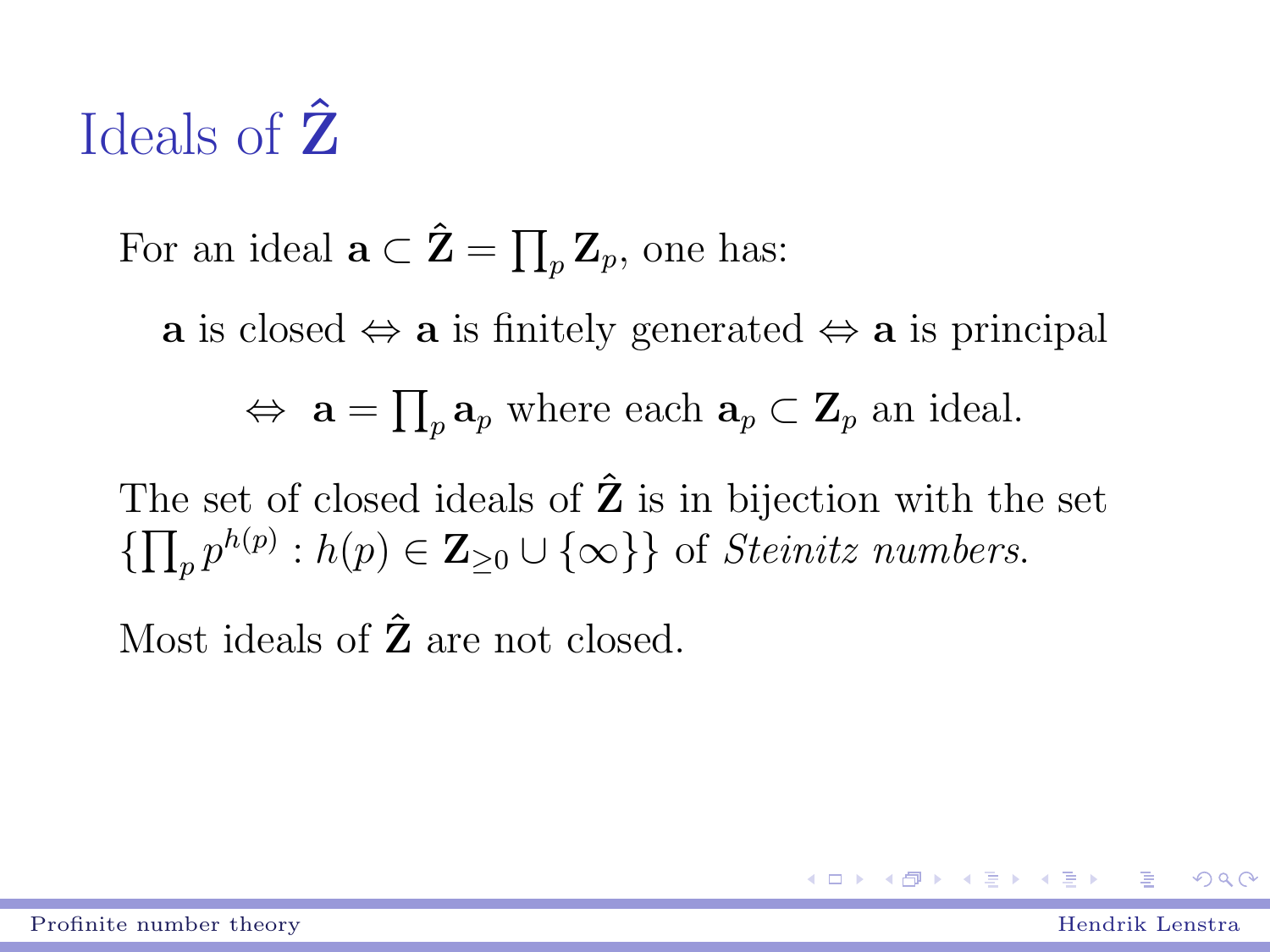# The spectrum of  $\hat{Z}$

The *spectrum* Spec R of a commutative ring R is its set of prime ideals. Example:  $Spec \mathbf{Z}_n = \{ \{0\}, p\mathbf{Z}_n \}.$ 

One studies Spec  $\hat{Z}$  through the set of *ultrafilters* on the set  $P$  of prime numbers.

For  $S \subset \mathcal{P}$ , let  $e_S \in \prod_{p \in \mathcal{P}} \mathbf{Z}_p = \hat{\mathbf{Z}}$  have coordinate 0 at  $p \in S$  and 1 at  $p \notin S$ .

There is a map  $\Upsilon: Spec \tilde{Z} \to \{ultrafilters on \mathcal{P}\}\$  defined by

$$
\Upsilon(\mathbf{p}) = \{ S \subset \mathcal{P} : e_S \in \mathbf{p} \}.
$$

 $QQQ$ 

K ロチ K 御 F K 電 F K 電 F …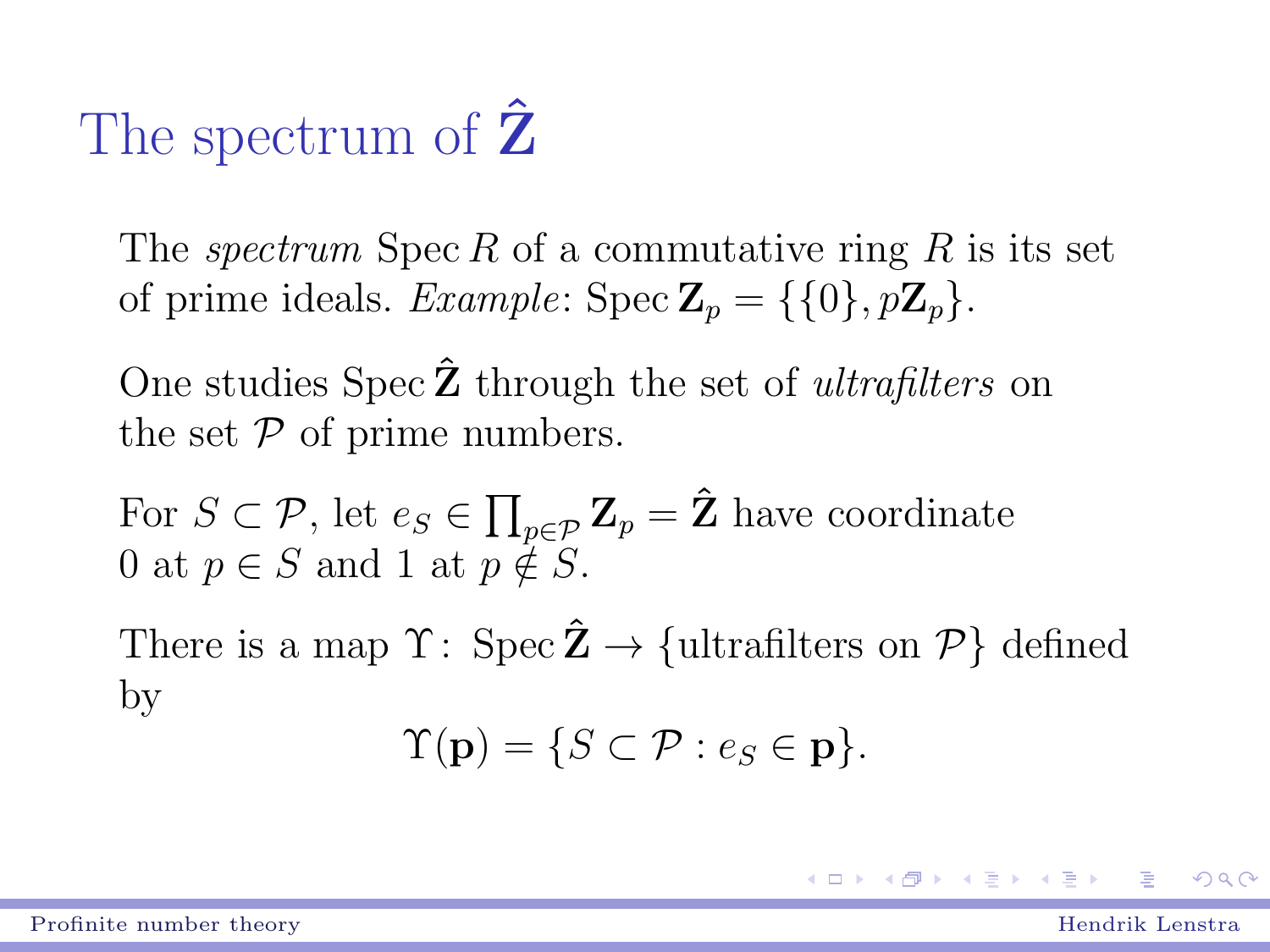### The spectrum and ultrafilters

*Example*: If  $\mathbf{p} = \ker(\hat{\mathbf{Z}} \to \mathbf{Z}_p$  or  $\mathbf{F}_p$  for some  $p \in \mathcal{P}$ , then  $\Upsilon(\mathbf{p})$  is principal:  $S \in \Upsilon(\mathbf{p}) \Leftrightarrow p \in S$ .

**Theorem.** (a) **p** is closed in  $\hat{\mathbf{Z}} \Leftrightarrow \Upsilon(\mathbf{p})$  is principal. (b)  $\Upsilon(\mathbf{p}) = \Upsilon(\mathbf{q}) \Leftrightarrow \mathbf{p} \subset \mathbf{q}$  or  $\mathbf{q} \subset \mathbf{p}$ . (c) The fibre  $\Upsilon^{-1}U = {\bf p \in \text{Spec } } \hat{Z} : \Upsilon({\bf p}) = U$ over an ultrafilter  $U$  on  $P$  has size 2 if  $U$  is principal and is infinite if U is free.

Question: how does the order type of the totally ordered set  $\Upsilon^{-1}U$  vary as U ranges over all ultrafilters on P?

KID KARD KID KID XIN T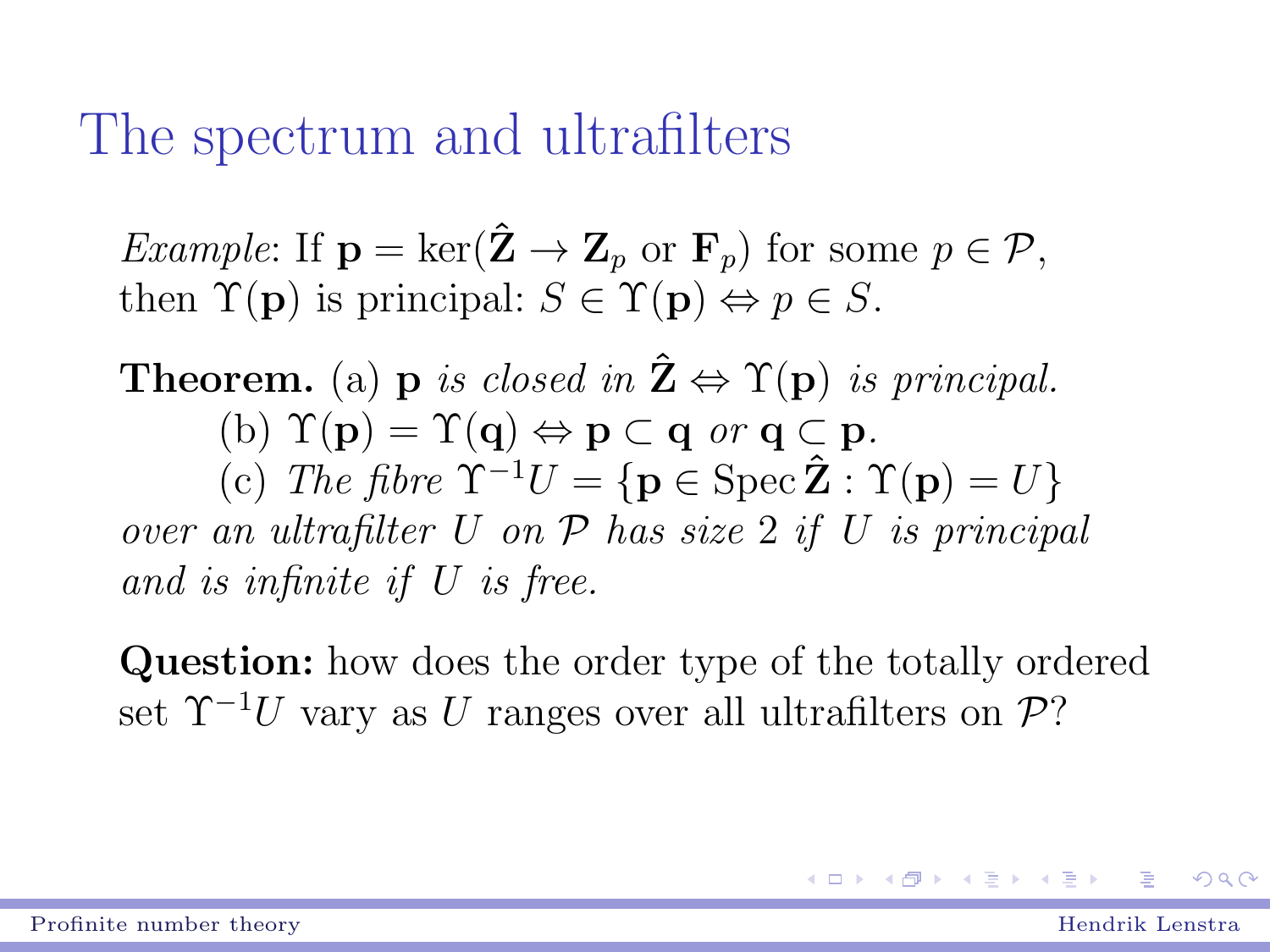# The logarithm

$$
u \in \mathbf{R}_{>0} \Rightarrow \log u = (\frac{d}{dx}u^x)_{x=0} = \lim_{\epsilon \to 0} \frac{u^{\epsilon}-1}{\epsilon}.
$$

Analogously, define  $\log: \hat{\mathbf{Z}}^* \to \hat{\mathbf{Z}}$  by

$$
\log u = \lim_{n \to \infty} \frac{u^{n!} - 1}{n!}.
$$

This is a well-defined continuous group homomorphism.

Its kernel is  $\hat{\mathbf{Z}}_{\text{tor}}^{*}$ , which is the closure of the set of elements of finite order in  $\hat{\mathbf{Z}}^*$ .

Its image is  $2J = \{2x : x \in J\}$ , where  $J = \bigcap_p p\hat{Z}$  is the *Jacobson radical* of  $\hat{Z}$ .

 $QQ$ 

イロン メ都 メイ君 メイ君 メー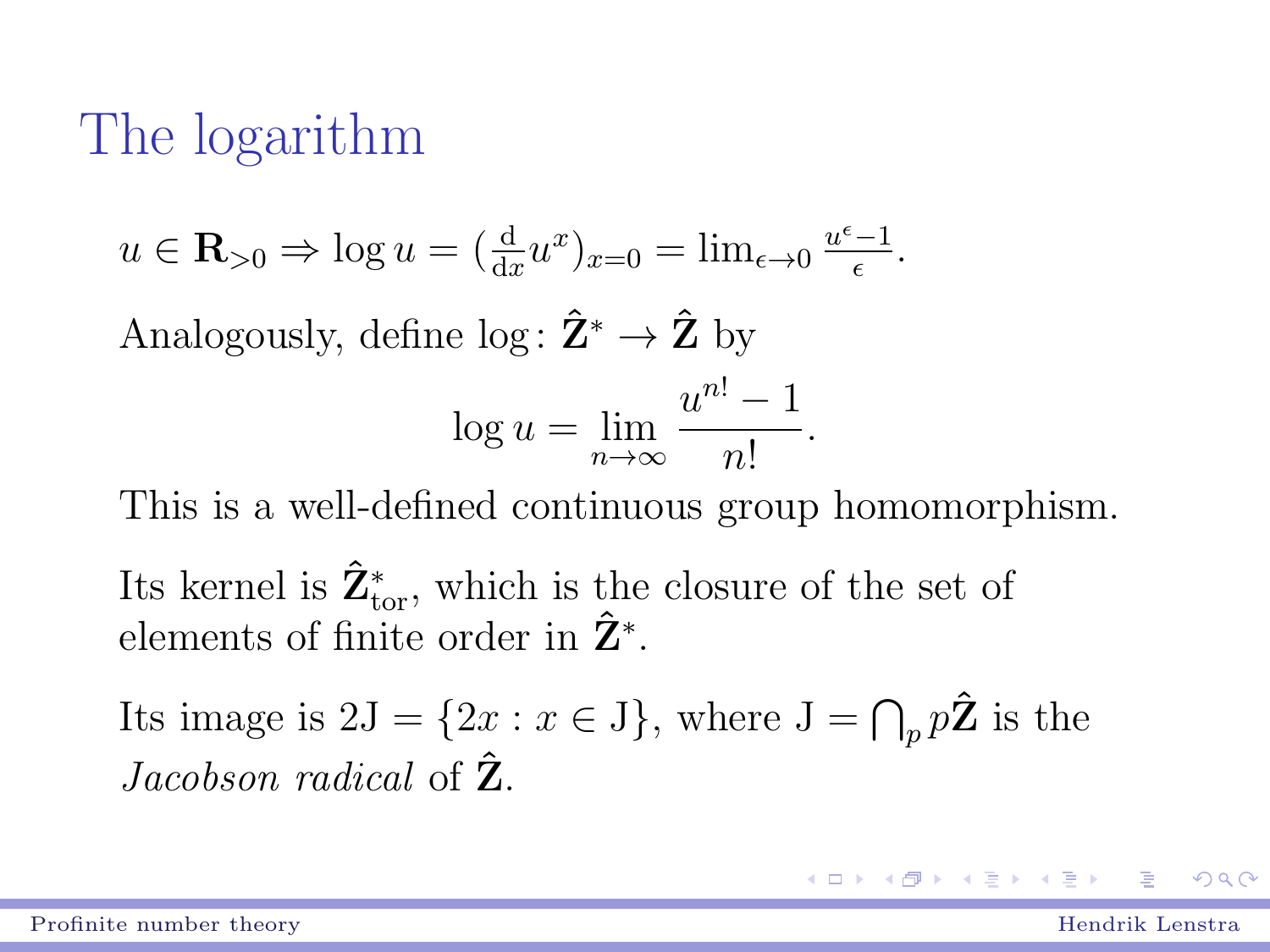# Structure of  $\hat{\mathbf{Z}}^*$

The logarithm fits in a commutative diagram



of profinite groups, where the other horizontal maps are the natural ones, the rows are exact, and the vertical maps are isomorphisms.

Corollary:  $\hat{\mathbf{Z}}^* \cong (\hat{\mathbf{Z}}/2\mathbf{J})^* \times 2\mathbf{J}$  (as topological groups).

 $\eta$ an

K ロ X K @ X K 할 X K 할 X ( 할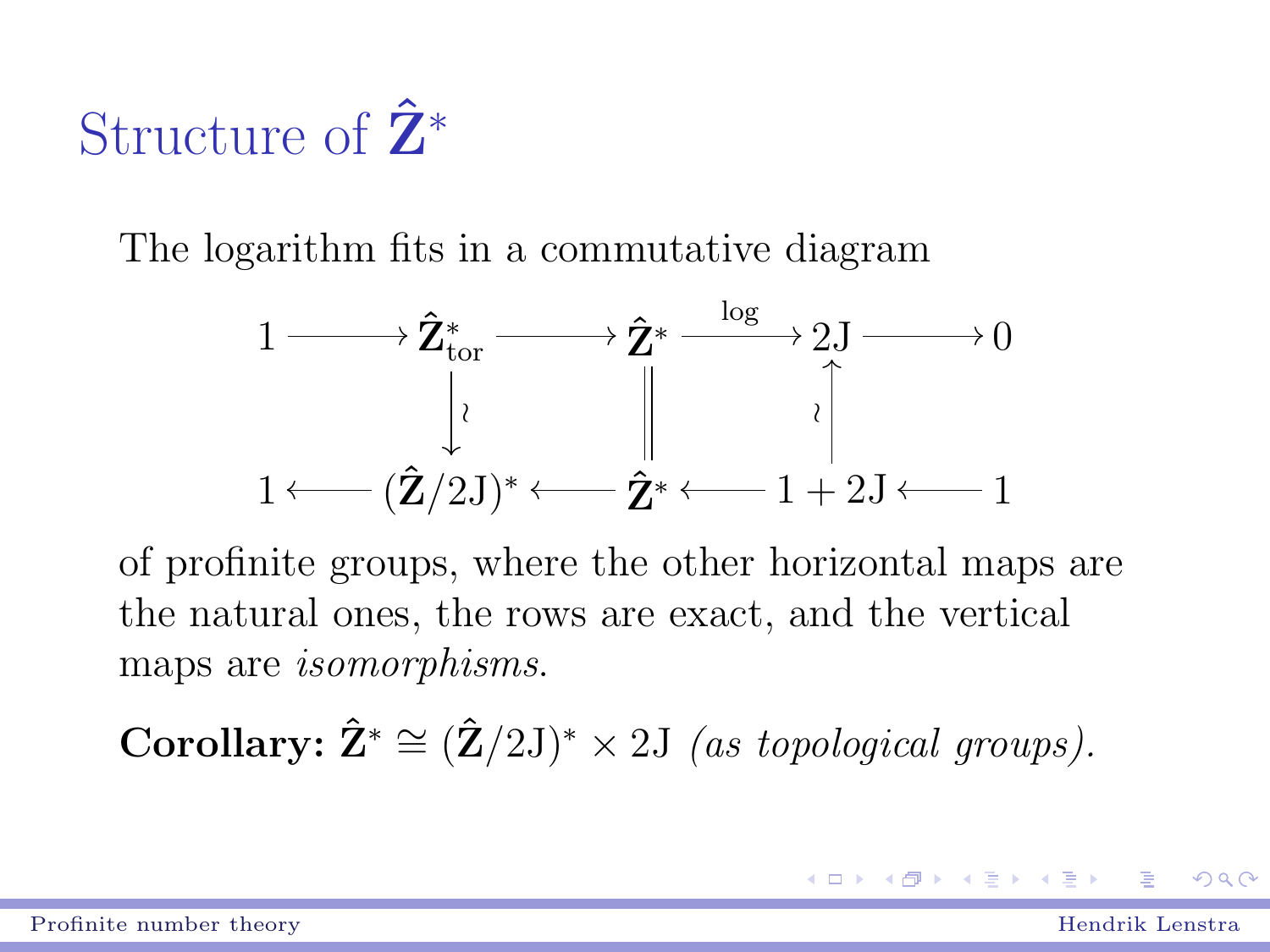# More on  $\hat{\mathbf{Z}}^*$

Less canonically, with  $A = \prod_{n \geq 1} (Z/nZ)$ :  $2J \cong \hat{Z}$ .  $(\hat{\mathbf{Z}}/2\mathrm{J})^* \cong (\mathbf{Z}/2\mathbf{Z}) \times \prod (\mathbf{Z}/(p-1)\mathbf{Z}) \cong \mathrm{A},$ p  $\hat{\mathbf{Z}}^* \cong A \times \hat{\mathbf{Z}}$ ,

as topological groups, and

$$
\mathbf{\hat{Z}}^*\cong A
$$

as groups.

 $QQ$ 

イロメ イ部メ イヨメ イヨメ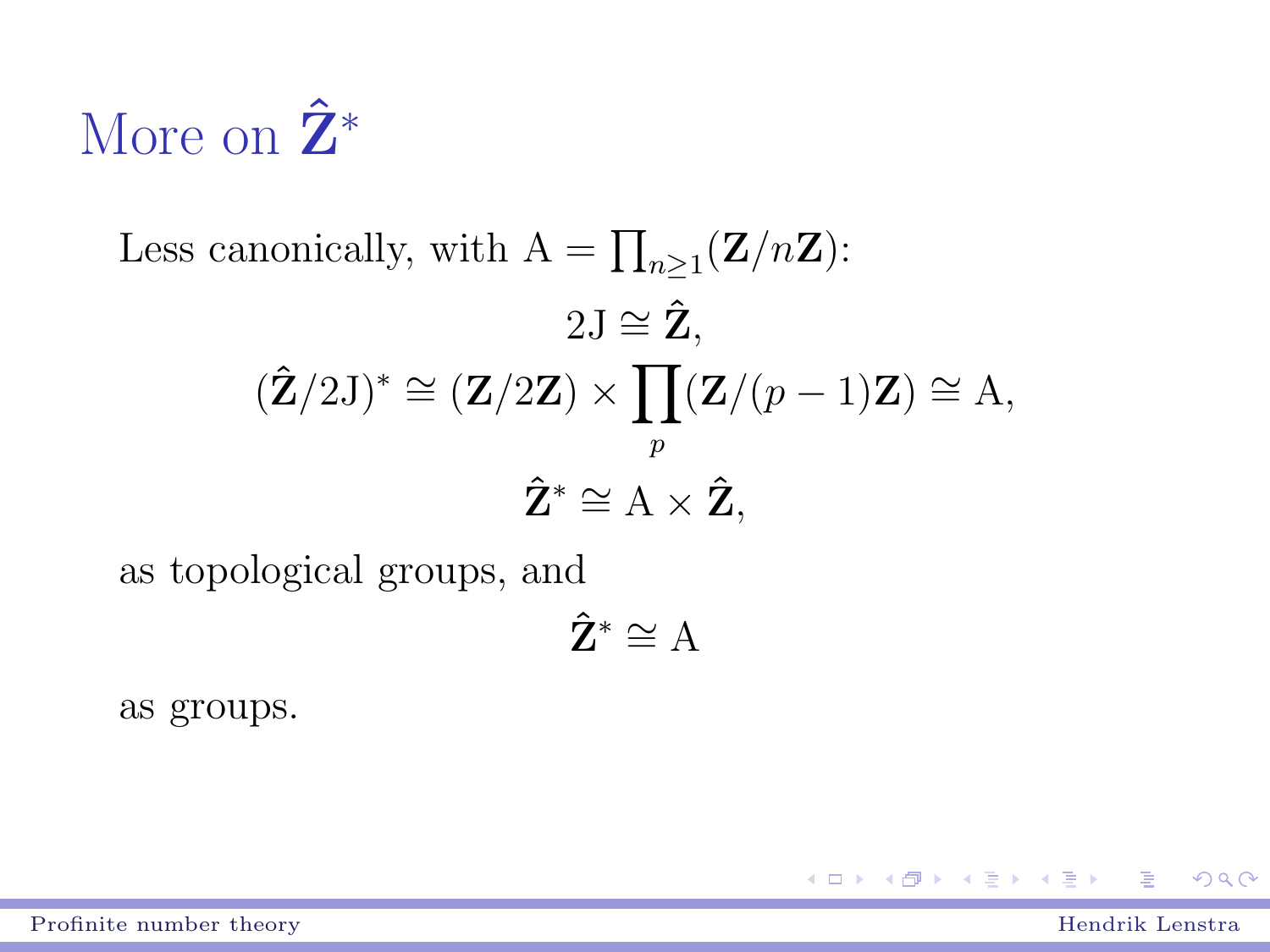#### Power series expansions

The inverse isomorphisms

$$
log: 1 + 2J \xrightarrow{\sim} 2J
$$
  
exp: 2J \xrightarrow{\sim} 1 + 2J

are given by power series expansions

$$
log(1 - x) = -\sum_{n=1}^{\infty} \frac{x^n}{n},
$$
  $exp x = \sum_{n=0}^{\infty} \frac{x^n}{n!}$ 

that converge for all  $x \in 2J$ .

The logarithm is analytic on all of  $\hat{Z}^*$  in a weaker sense.

 $QQQ$ 

 $A \stackrel{\frown}{\longrightarrow} A \stackrel{\frown}{\longrightarrow} A \stackrel{\frown}{\longrightarrow} A \stackrel{\frown}{\longrightarrow} A$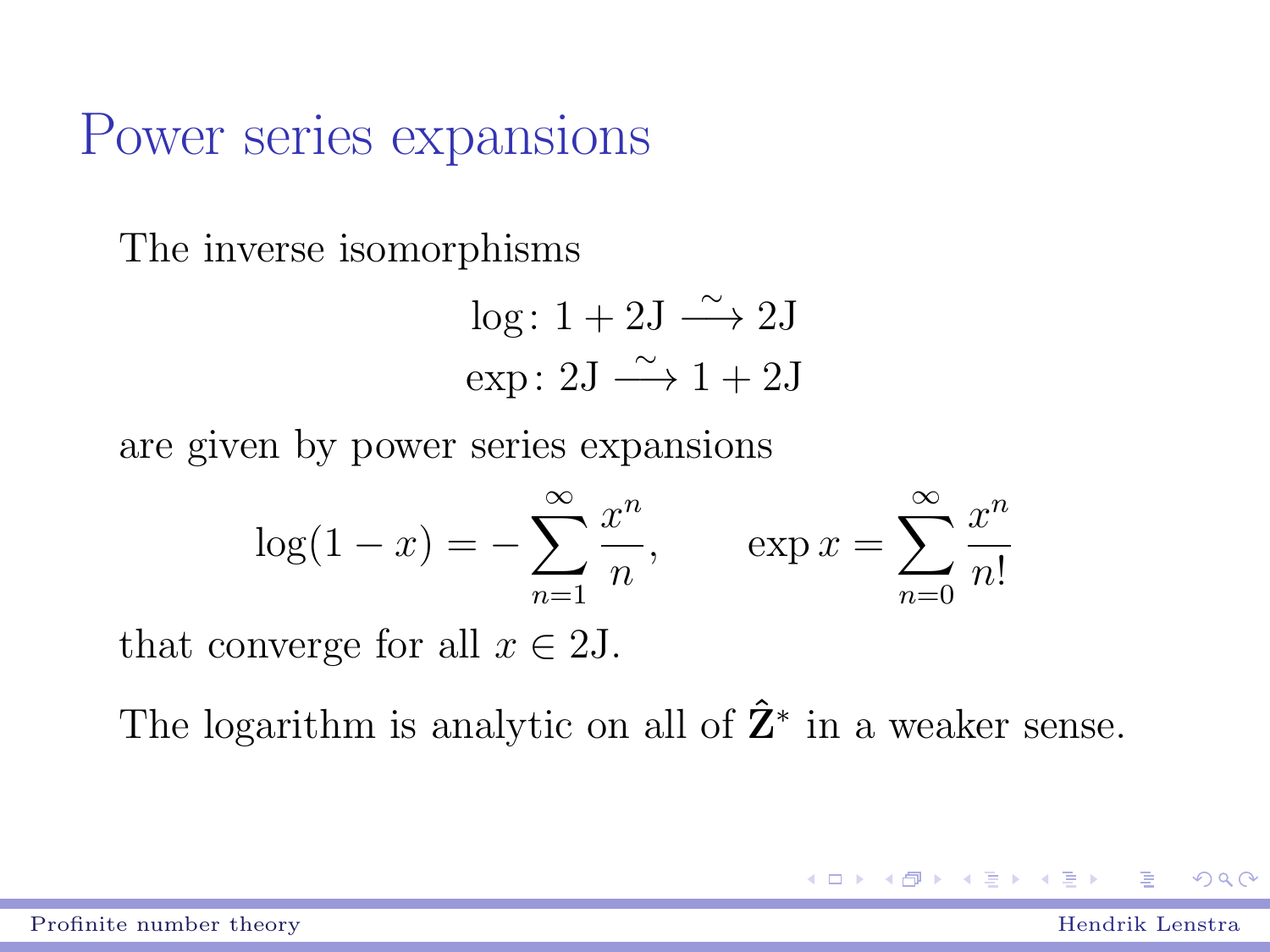# Two topologies on **Q**

*Reminder:*  $\hat{Q}$  is a topological ring, the set  $\mathcal{B} = \{m\hat{\mathbf{Z}} : m \in \mathbf{Z}_{>0}\}$ 

of Zˆ-ideals being a neighborhood base of 0.

The set of closed maximal ideals of  $\hat{Q}$  is a subbase for the neighborhoods of 0 in a second ring topology on  $\ddot{Q}$  that we need. A neighborhood base for 0 in that topology is given by the set

$$
\mathcal{C} = \{ \mathbf{Q} \cdot \bigcap_{n=0}^{\infty} m^n \hat{\mathbf{Z}} : m \in \mathbf{Z}_{>0} \},\
$$

which consists of  $\hat{Q}$ -ideals.

 $\Omega$ 

**KO K K 4 8 K K 4 8 K K**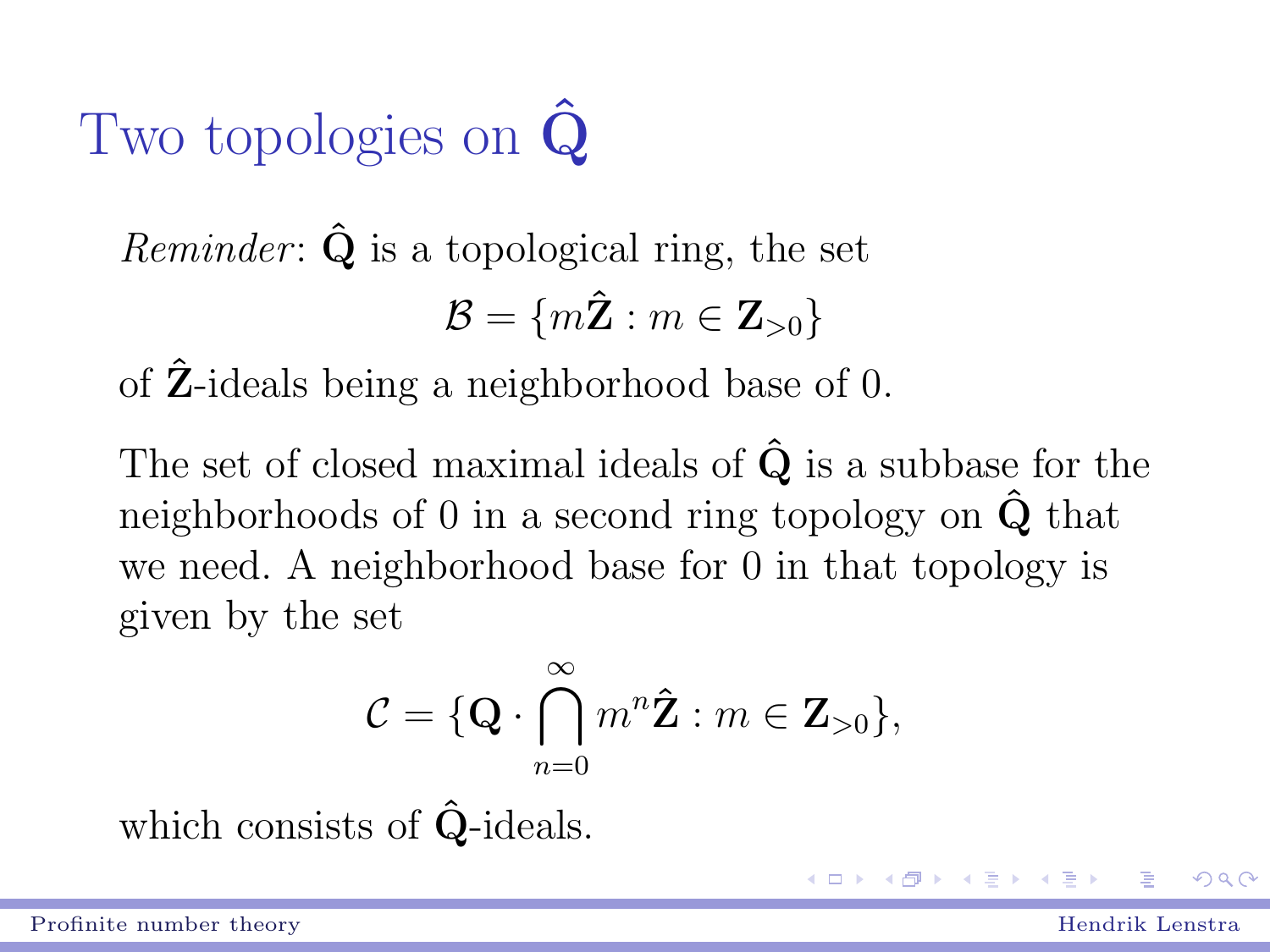# Analyticity

Let  $x_0 \in D \subset \hat{Q}$ . We call  $f: D \to \hat{Q}$  analytic in  $x_0$  if there is a sequence  $(a_n)_{n=0}^{\infty} \in \hat{Q}^{\infty}$  such that one has

$$
f(x) = \sum_{n=0}^{\infty} a_n \cdot (x - x_0)^n
$$

in the sense that

$$
\forall U \in \mathcal{C} : \exists V \in \mathcal{B} : \forall x \in (x_0 + V) \cap D : \forall W \in \mathcal{B} :
$$

$$
\exists N_0 \in \mathbf{Z}_{\geq 0} : \forall N \geq N_0 : \sum_{n=0}^N a_n \cdot (x - x_0)^n \in f(x) + U + W.
$$

To understand this formula, first omit all  $U$ 's.

 $QQ$ 

4 ロ ト イ何 ト イヨ ト イヨ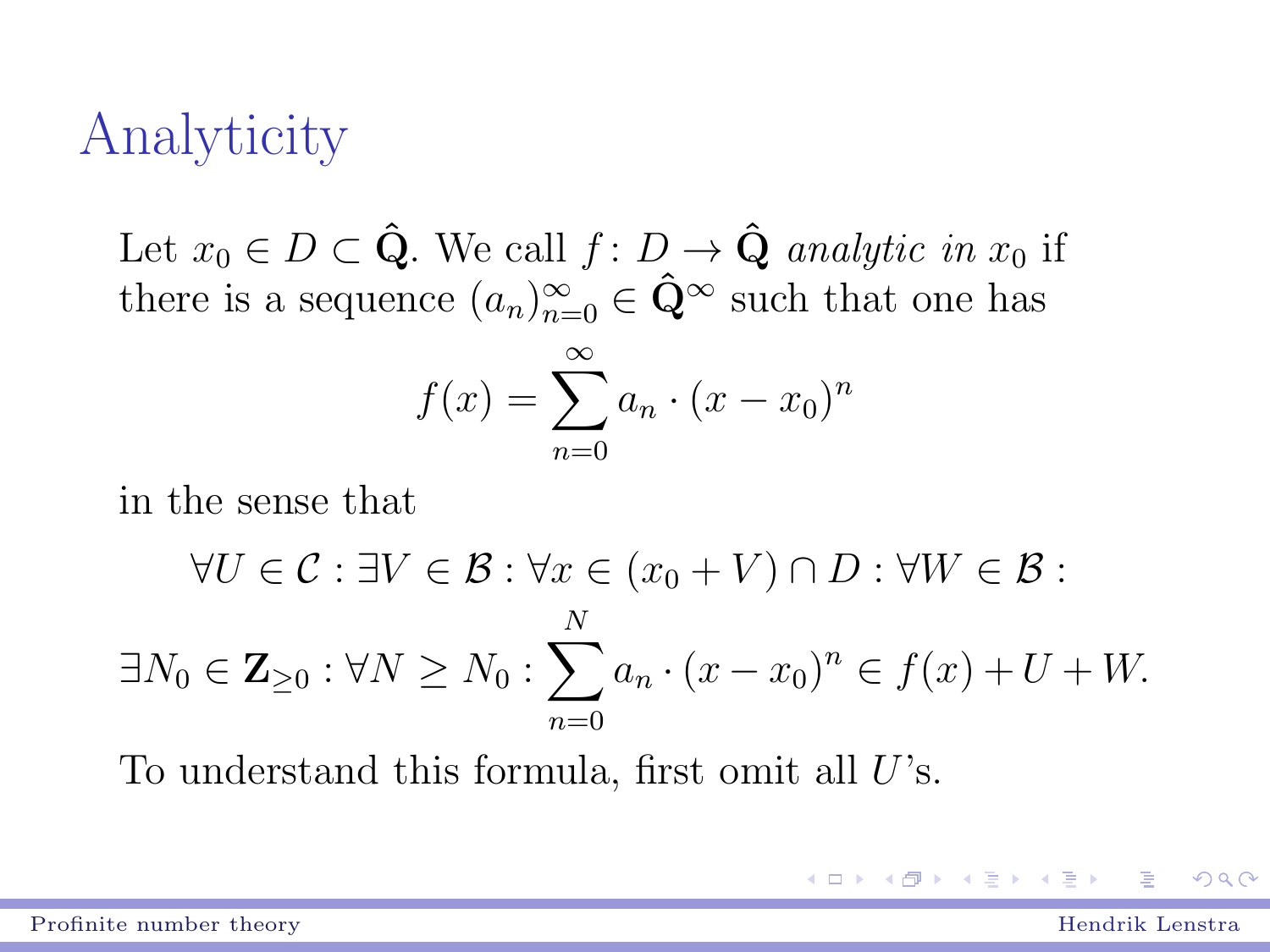### Examples of analytic functions

The map log:  $\hat{\mathbf{Z}}^* \to \hat{\mathbf{Z}} \subset \hat{\mathbf{Q}}$  is analytic in each  $x_0 \in \hat{\mathbf{Z}}^*$ , with expansion

$$
\log x = \log x_0 - \sum_{n=1}^{\infty} \frac{(x_0 - x)^n}{n \cdot x_0^n}.
$$

For each  $u \in \mathbf{\hat{Z}}^*$ , the map

$$
\hat{\mathbf{Z}} \to \hat{\mathbf{Z}}^* \subset \hat{\mathbf{Q}}, \qquad x \mapsto u^x
$$

is analytic in each  $x_0 \in \hat{Z}$ , with expansion

$$
u^{x} = \sum_{n=0}^{\infty} \frac{(\log u)^{n} \cdot u^{x_0} \cdot (x - x_0)^n}{n!}
$$

[Profinite number theory](#page-0-0) **Example 2018** Profinite number theory **Hendrik** Lenstra

 $\Omega$ 

.

イロメ イ部メ イヨメ イヨメ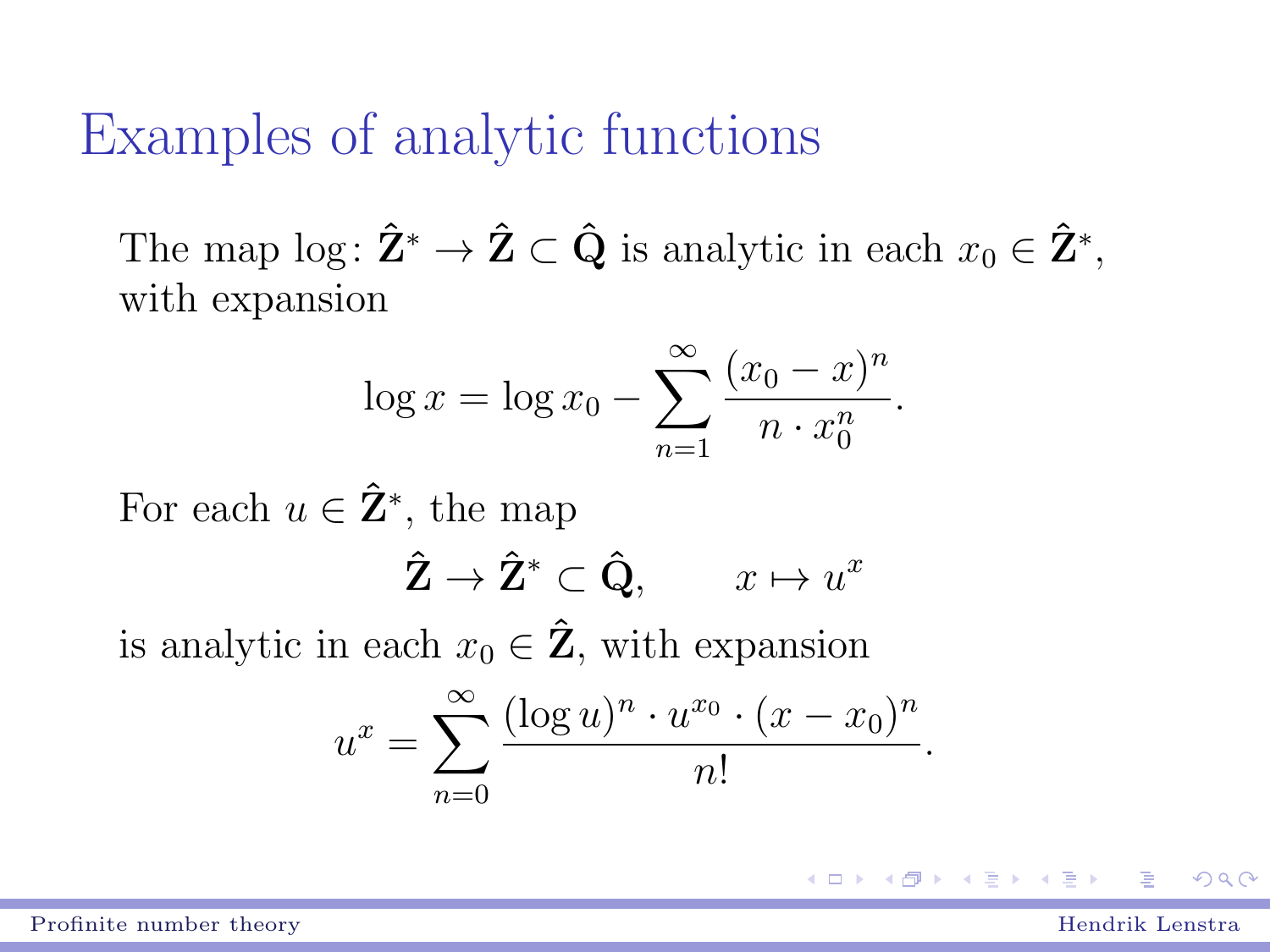### A Fibonacci example

Define  $F: \mathbb{Z}_{\geq 0} \to \mathbb{Z}_{\geq 0}$  by  $F(0) = 0$ ,  $F(1) = 1$ ,  $F(n+2) = F(n+1) + F(n)$ .

**Theorem.** The function  $F$  has a unique continuous extension  $\hat{\mathbf{Z}} \to \hat{\mathbf{Z}}$ , and it is analytic in each  $x_0 \in \hat{\mathbf{Z}}$ .

Notation:  $F$ .

For  $n \in \mathbb{Z}$ , one has

$$
F(n) = n \Leftrightarrow n \in \{0, 1, 5\}.
$$

イロン メ都 メイ君 メイ君 メー

 $QQ$ 

[Profinite number theory](#page-0-0) Hendrik Lenstra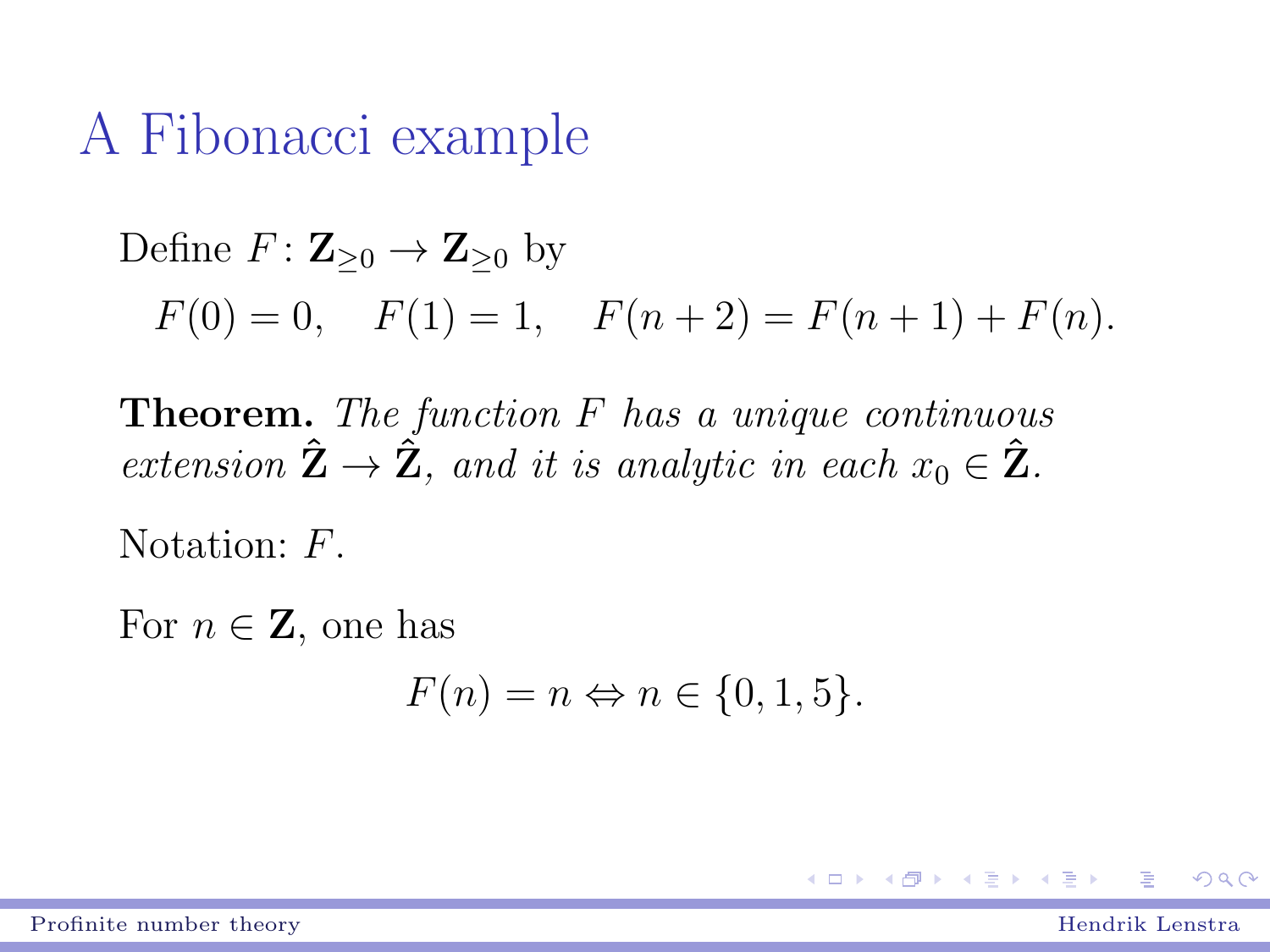### Fibonacci fixed points

One has 
$$
\#\{x \in \hat{Z} : F(x) = x\} = 11
$$
.

The only *even* fixed point of  $F$  is 0, and for each  $a \in \{1, 5\}, b \in \{-5, -1, 0, 1, 5\}$  there is a unique fixed point  $z_{a,b}$  with

$$
z_{a,b} \equiv a \bmod \bigcap_{n=0}^{\infty} 6^n \hat{Z}, \quad z_{a,b} \equiv b \bmod \bigcap_{n=0}^{\infty} 5^n \hat{Z}.
$$

*Examples*:  $z_{1,1} = 1$ ,  $z_{5,5} = 5$ .

The number  $z_{5,-5}^2$  is exceedingly close to 25 without being equal to it.

 $QQQ$ 

イロン メ都 メイ君 メイ君 メー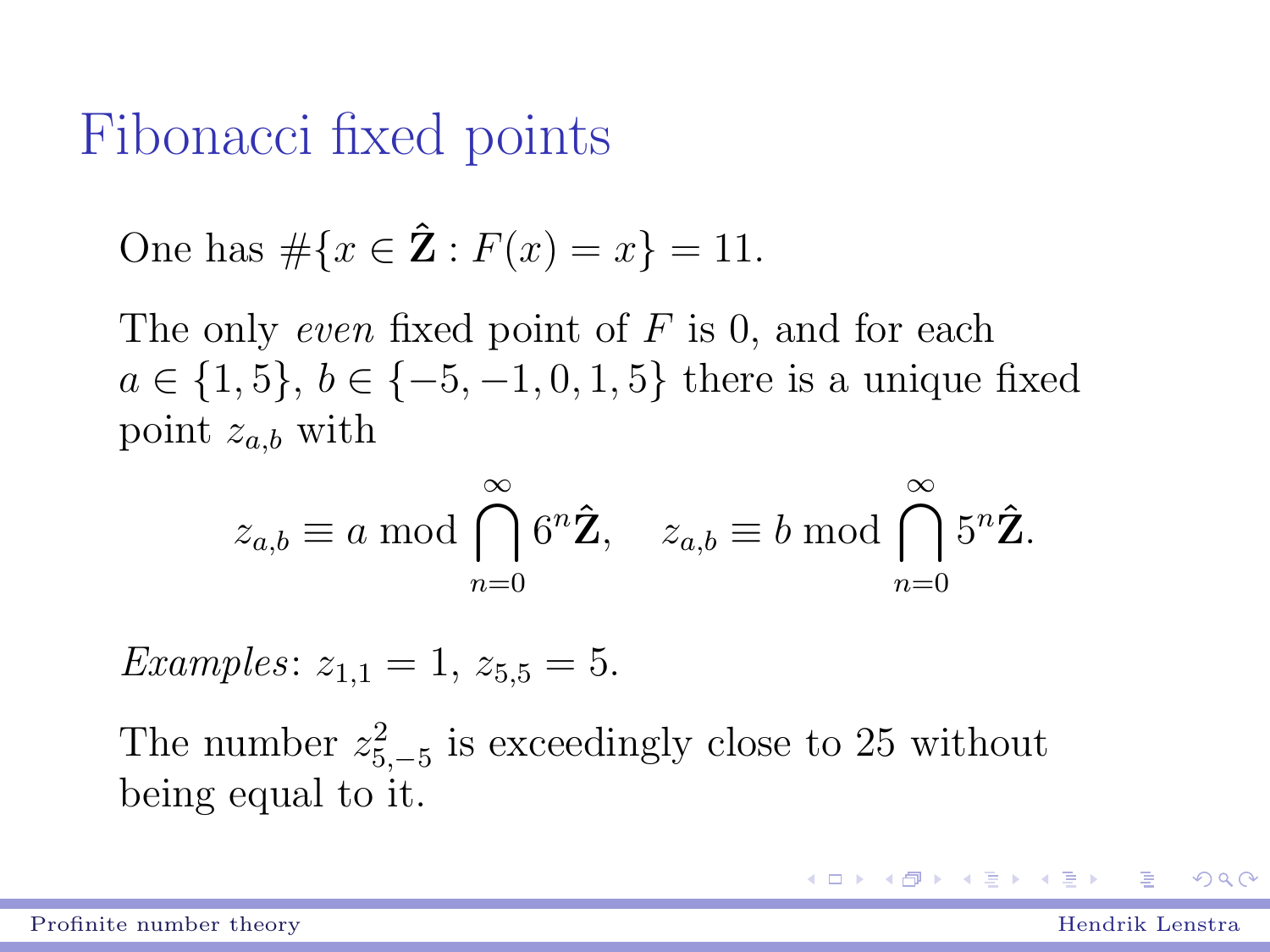



÷,

Ξ

 $299$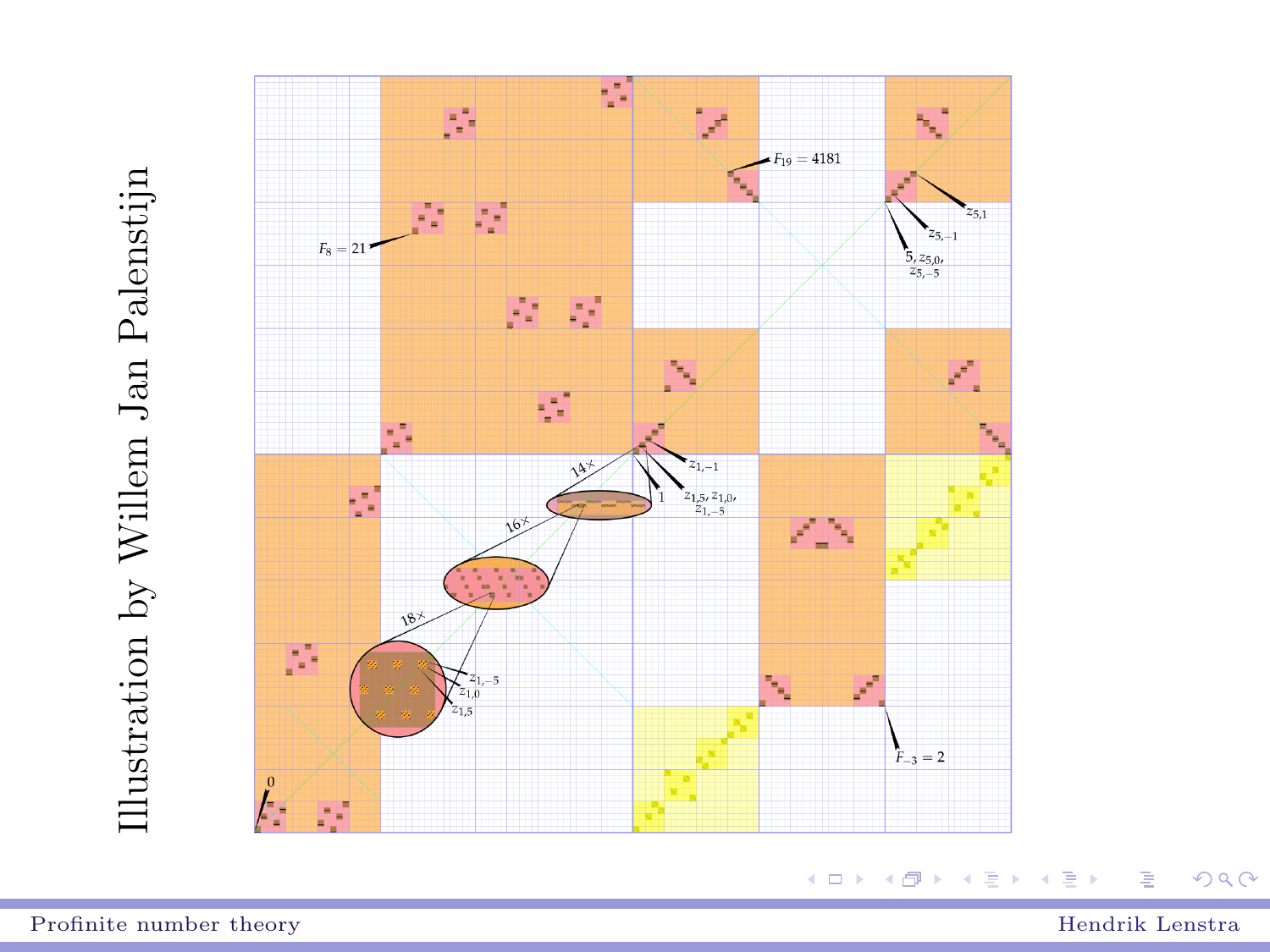### Explanation of the picture

$$
(\ldots c_3 c_2 c_1)_! = \sum_{i \ge 1} c_i i! \in \hat{\mathbf{Z}}
$$
 is represented by  

$$
\sum_{i \ge 1} c_i/(i+1)! \in [0,1].
$$

In green: the graph of  $a \mapsto a$ . In blue: the graph of  $a \mapsto -a$ . In yellow: the graph of  $a \mapsto a^{-1} - 1$   $(a \in \hat{Z}^*)$ . In orange/red/brown: the graph of  $a \mapsto F(a)$ .

Intersection of the latter graph with the diagonal:

$$
\{0\} \cup \{z_{a,b} : a \in \{1,5\}, b \in \{-5, -1, 0, 1, 5\}\}.
$$

 $QQ$ 

 $\left\{ \begin{array}{ccc} 1 & 0 & 0 \\ 0 & 1 & 0 \end{array} \right.$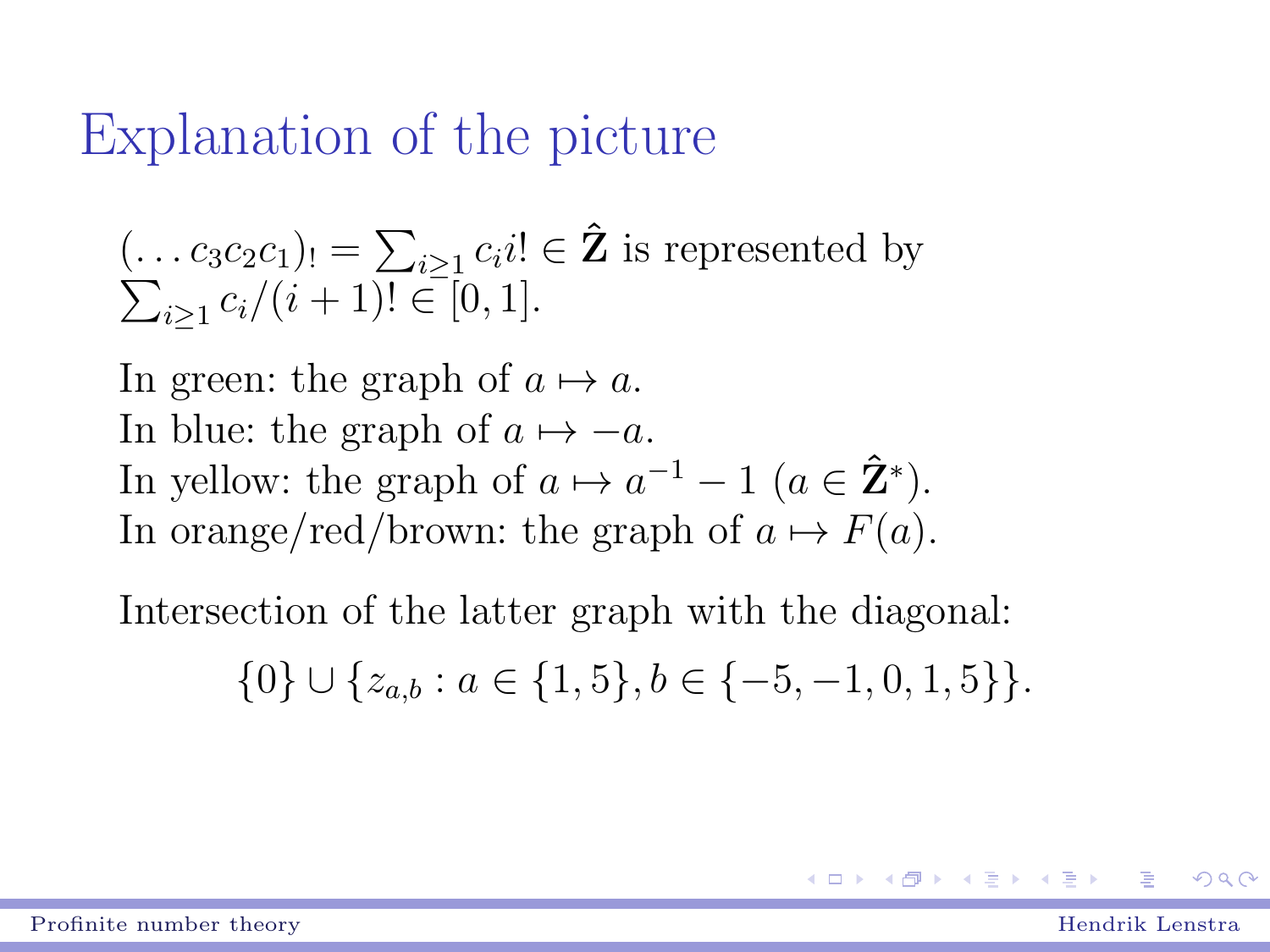# Larger cycles

I believe:

$$
\#\{x \in \mathbf{\hat{Z}} : F(F(x)) = x\} = 21,
$$
  

$$
\#\{x \in \mathbf{\hat{Z}} : F^n(x) = x\} < \infty \quad \text{for each } n \in \mathbf{Z}_{>0}.
$$

**Question:** does  $F$  have cycles of length greater than 2?

[Profinite number theory](#page-0-0) Hendrik Lenstra

÷

 $QQ$ 

イロト イ部ト イヨト イヨト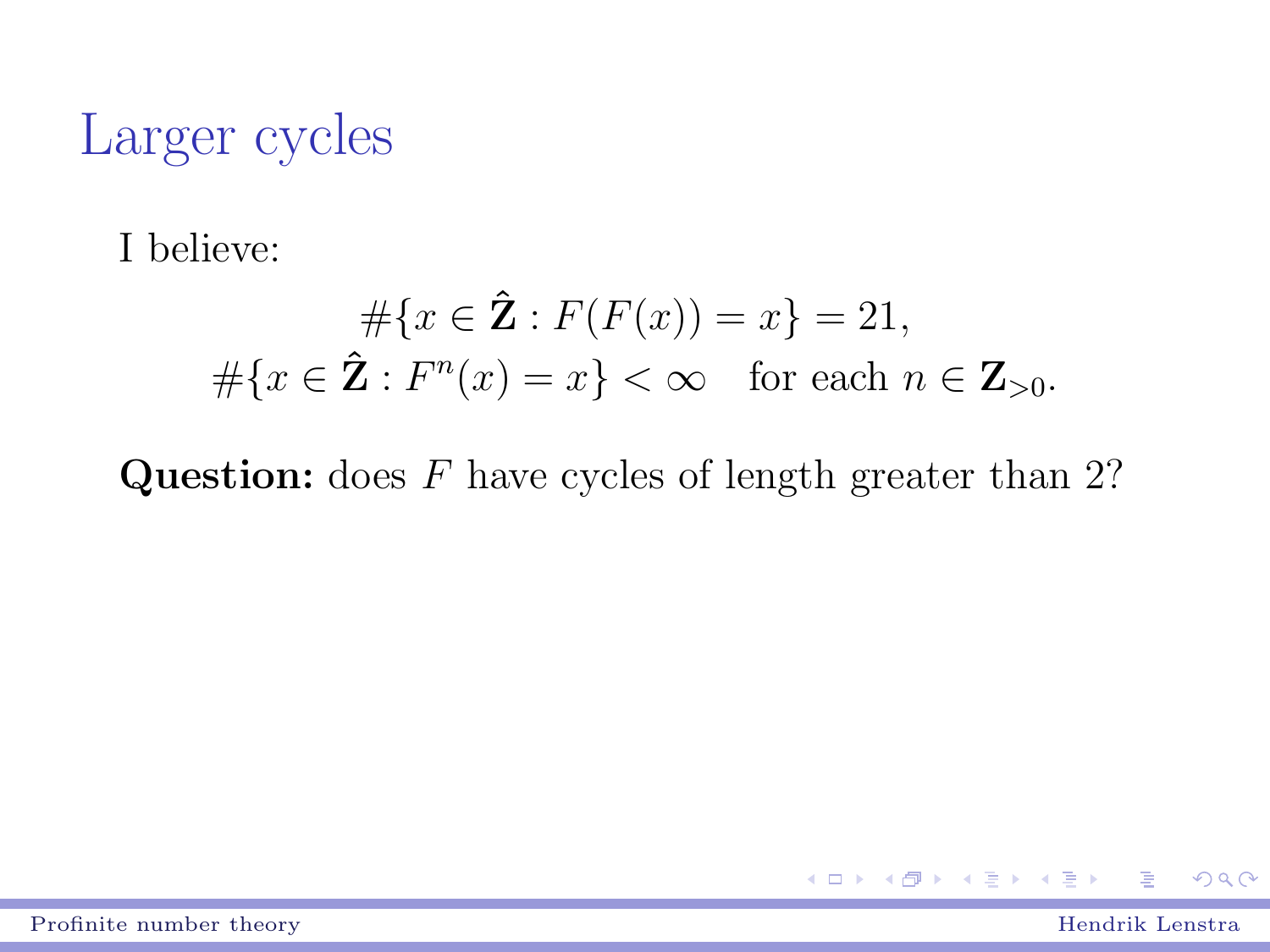#### Other linear recurrences

If 
$$
E: \mathbf{Z}_{\geq 0} \to \mathbf{Z}
$$
,  $t \in \mathbf{Z}_{>0}$ ,  $d_0, \ldots, d_{t-1} \in \mathbf{Z}$  satisfy  
\n
$$
\forall n \in \mathbf{Z}_{\geq 0} : E(n+t) = \sum_{i=0}^{t-1} d_i \cdot E(n+i),
$$
\n
$$
d_0 \in \{1, -1\},
$$

then E has a unique continuous extension  $\hat{Z} \rightarrow \hat{Z}$ . It is analytic in each  $x_0 \in \hat{\mathbf{Z}}$ .

 $QQ$ 

→ 夏米 → 夏米

(□ ) (母 )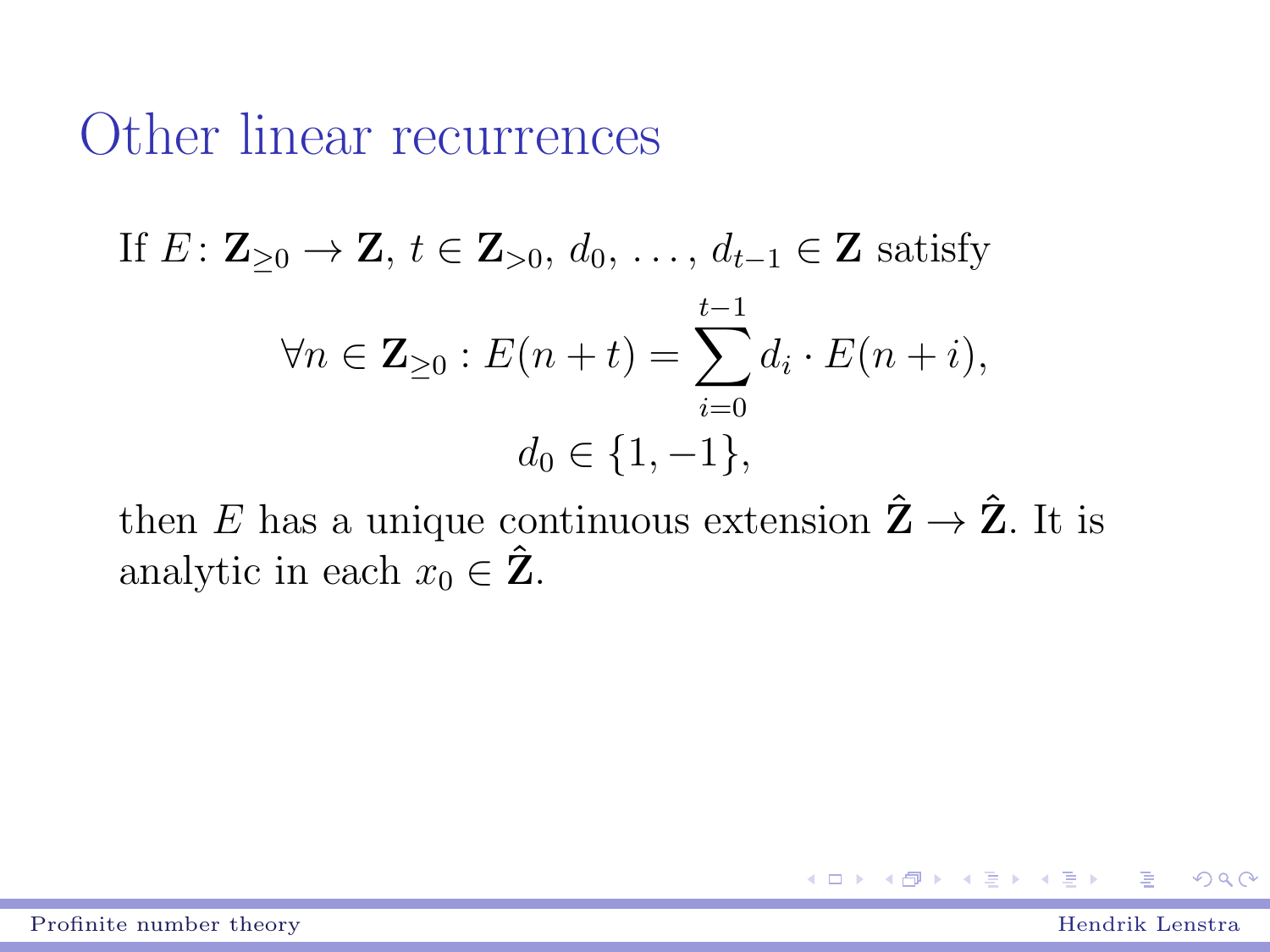### Finite cycles

Suppose also 
$$
X^t - \sum_{i=0}^{t-1} d_i X^i = \prod_{i=1}^t (X - \alpha_i)
$$
, where  
\n $\alpha_1, \dots, \alpha_t \in \mathbf{Q}(\sqrt{\mathbf{Q}}),$   
\n $\alpha_j^{24} \neq \alpha_k^{24}$   $(1 \leq j < k \leq t).$ 

**Tentative theorem.** If  $n \in \mathbb{Z}_{>0}$  is such that the set  $S_n = \{x \in \mathbf{\hat{Z}} : E^n(x) = x\}$ 

is infinite, then  $S_n \cap \mathbf{Z}_{\geq 0}$  contains an infinite arithmetic progression.

This would imply that  $\{x \in \mathbf{\hat{Z}} : F^n(x) = x\}$  is finite for each  $n \in \mathbb{Z}_{>0}$ .

 $QQ$ 

◆ロト→ ← 御 ト → 連 ト → 連 ト …